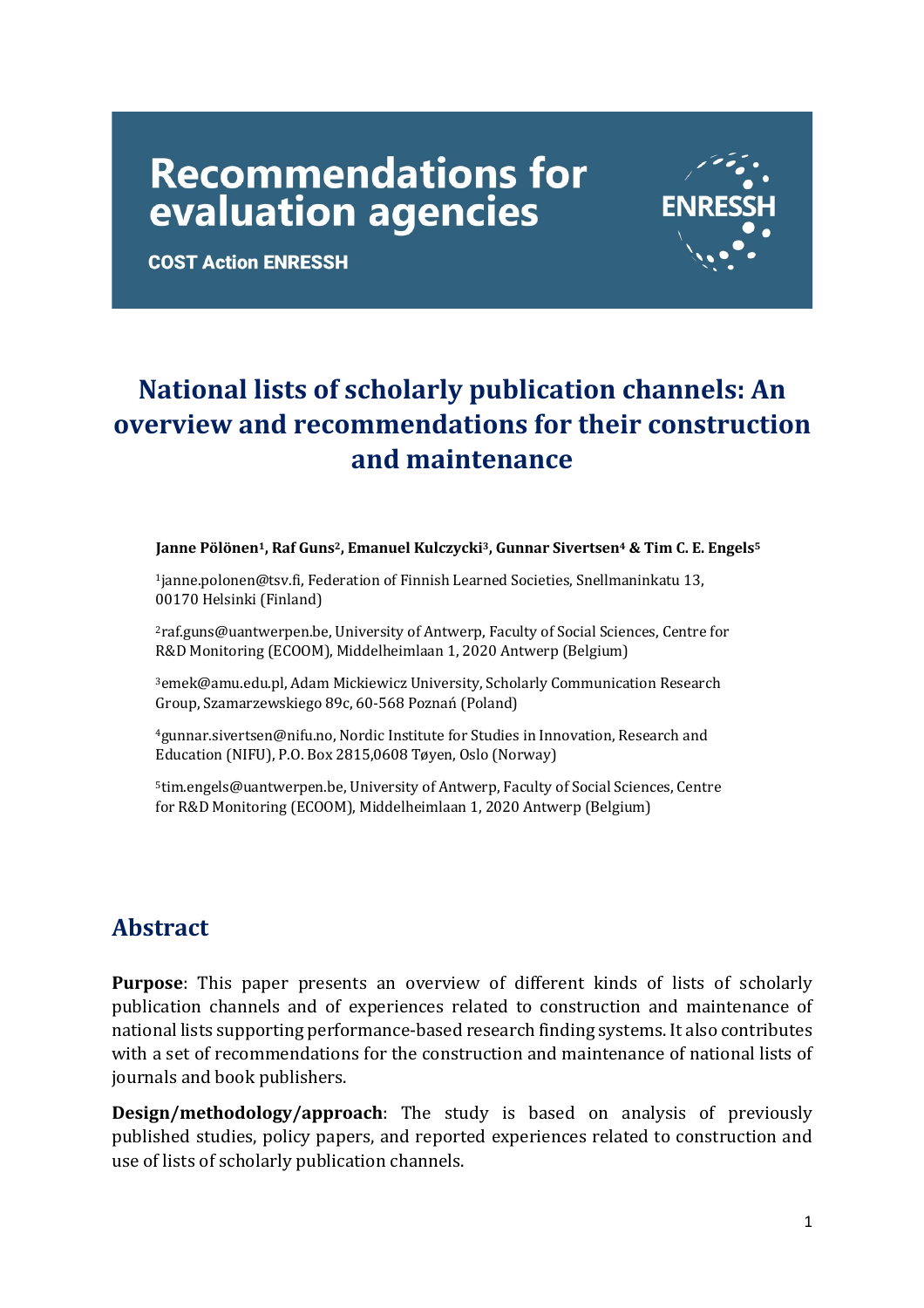**Findings**: Several countries have systems for research funding and/or evaluation, that involve the use of national lists of scholarly publication channels (mainly journals and publishers). Typically, such lists are *selective* (do not include all scholarly or nonscholarly channels) and *differentiated* (distinguish between channels of different levels and quality). At the same time, most lists are embedded in a system that encompasses multiple or all disciplines. This raises the question how such lists can be organized and maintained to ensure that all relevant disciplines and all types of research are adequately represented.

Research limitation: The conclusions and recommendations of the study are based on the authors' interpretation of a complex and sometimes controversial process with many different stakeholders involved.

**Practical implications**: The recommendation and the background information may feed into improvements in the construction and maintenance of national and other lists of scholarly publication channels. This may foster a development of responsible evaluation practices.

**Originality/value**: This paper presents an overview and typology of different kinds of publication channel lists, and formulates a comprehensive set of recommendations for their construction and maintenance.

**Keywords**: publication channel lists, research funding, scholarly communication

### **Acknowledgements**

This paper is a result of a study conducted within the framework of European Network for Research Evaluation in the Social Sciences and Humanities (COST CA15137ENRESSH, www.enressh.eu). We would like to thank Dragan Ivanović, Vidar Røeggen and Alesia Zuccala, and other ENRESSH colleagues, for their support and comments that have helped us prepare the manuscript.

# **1. Introduction**

This paper provides an overview of scholarly publication channel lists and contributes with a set of recommendations for the construction and maintenance of national lists of scholarly journals and publishers in order to safeguard a balanced representation.

A scholarly publication channel has distinct editorial standards and procedures regarding peer-review and decision-making that all the outputs – articles and books – published in the channel have undergone. The most important and typical kinds of scholarly publication channels are journals and book publishers and their imprints, although other types also exist (e.g., book series, conference proceedings series).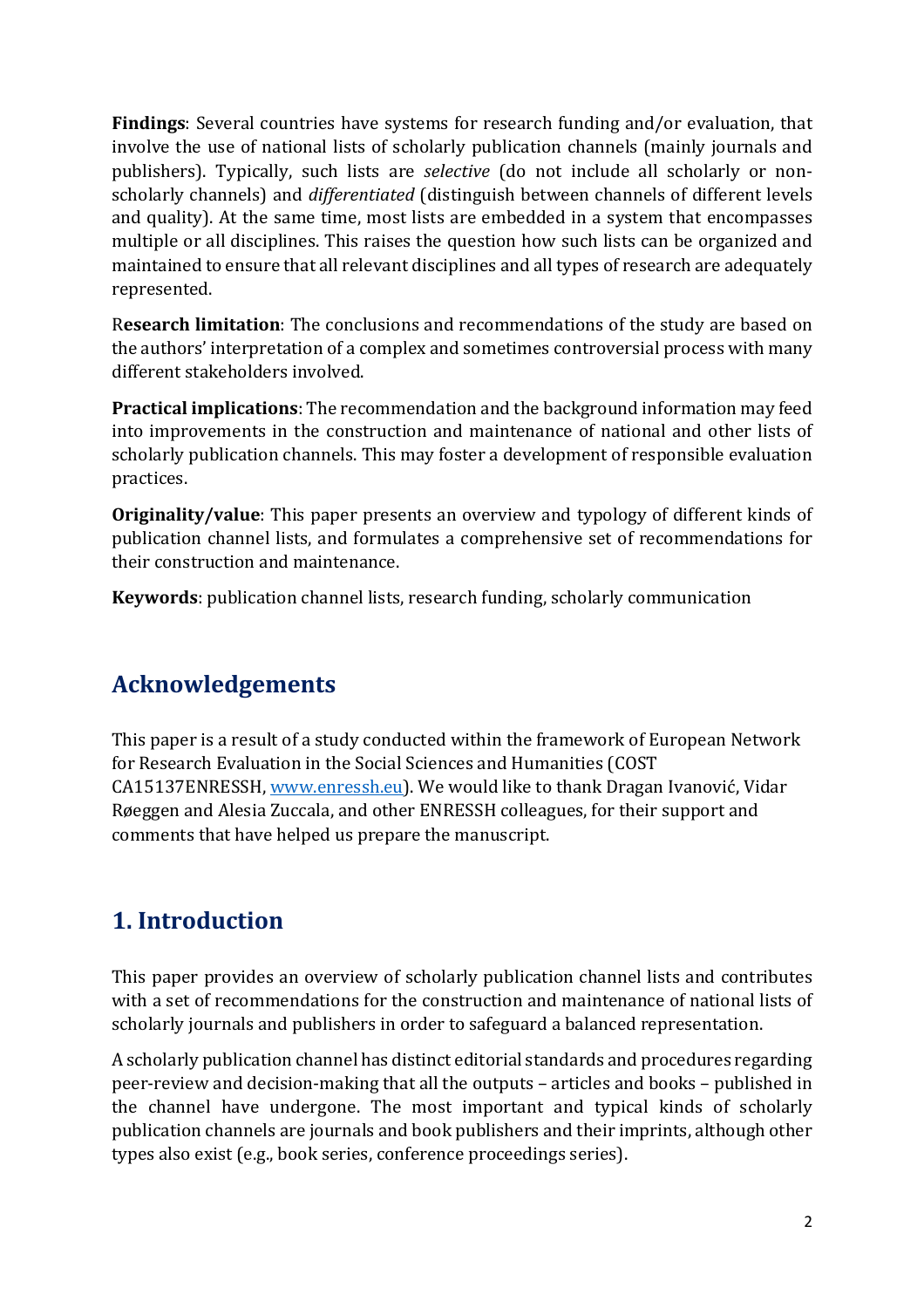Since the establishment of the first peer-reviewed journals in the  $17<sup>th</sup>$  century, there has been an immense growth in the number of publication channels specializing in publishing research results (de Solla Price, 1963; Houghton, 1975; Haustein, 2012). Globally, there may be currently over 70,000 academic/scholarly journals (Johnson et al., 2018). Before the emergence of journals, research results were published in letter or books. Book publishing continues to be important, especially in the social sciences and humanities (SSH) (Engels et al., 2018). It is difficult to give an accurate estimate, but certainly dozens of thousands of book publishers and imprints are involved internationally and locally in publishing research results in the form of monographs and articles in edited volumes (Giménez-Toledo et al., 2017; 2019).

Efforts to make sense of the number and diversity of scholarly publication channels started relatively early, mostly with a focus on journals. Already in the late 19<sup>th</sup> century, the Royal Society of London listed scholarly journals, as distinct from professional journals, for the purpose of producing the *Catalogue of Scientific Papers* published globally (Csiszar, 2017). Research libraries have also had an increasing interest, from the point of view of collection management, to list and prioritize academic/scholarly journals (Nisonger, 1988). The purpose of the first journal ranking produced in 1926 was to determine, based on citations, which chemistry journals were indispensable for a university library with scarce resources (Gross & Gross, 1926). Ulrich's Periodicals Directory, started in 1932, is the most elaborate library directory of over 300,000 serials, including peer-reviewed journals. The International Standard Serial Number (ISSN) has been used since 1975 to identify serial publications – including journals and series of books and proceedings –, and it has been issued globally to over 2,000,000 titles.

In 1964, the Institute for Scientific Information (ISI) introduced the Science Citation Index (SCI) of cited references and publications in a selected group of international peerreviewed journals. The SCI and later sibling citation indexes like the Social Science Citation Index (SSCI), the Arts & Humanities Citation Index (AHCI) and the Emerging Sources Citation Index (ESCI) are nowadays part of the Web of Science (WoS), owned by Clarivate Analytics. Including all four journal lists, WoS currently covers over 21,000 journals. Since 1975, ISI has also published the Journal Citation Reports (JCR), introducing the Journal Impact Factor (JIF) and other metrics that currently rank over 12,000 journals included in SCI and SSCI based on citations. In 2004, Elsevier launched Scopus, a competing index of publications and cited references currently covering almost 23,000 journals from all fields, adding also a suite of citation-based journal metrics. The journal lists of WoS and Scopus are often regarded as the standard lists of qualified international peer-reviewed journals, while journal metrics are frequently used to differentiate, prioritize and rank these journals in specific subject categories.

It has been well-established in bibliometric research, however, that WoS and Scopus cover only a relatively small share of all peer-reviewed publications and their channels, and that there is considerable variation in their representation of research produced in different fields and countries (Nederhof et al., 1989; Hicks, 1999; Nederhof, 2006; Archambault et al., 2006; Larivière & Macaluso, 2011; Hicks & Wang, 2011; Sivertsen & Larsen, 2012; Ossenblok et al., 2012; Sivertsen, 2016; Giménez-Toledo et al., 2017; Kulczycki et al., 2018; Aksnes & Sivertsen, 2019; Kulczycki et al., 2020). There are two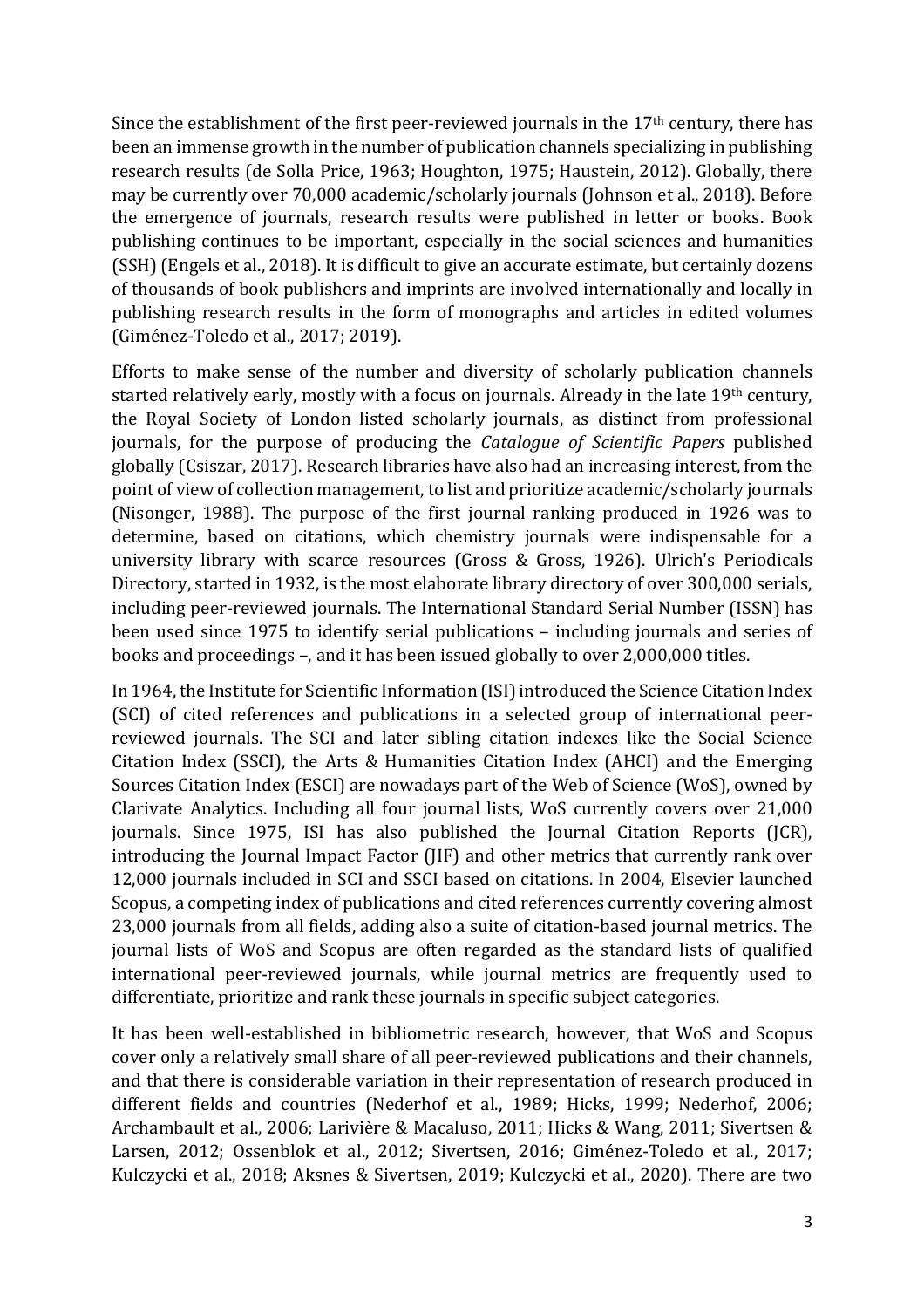main reasons for this. Firstly, to have success on the market, these products not only depend on the coverage, but also the quality and international relevance of their contents, as well as on their production costs. Citation indexing inherits a tradition in which Eugene Garfield (1979) demonstrated that information retrieval theory (Bradford's law of scattering) and citation analysis support the idea of indexing mainly the "core journals" of international interest. However, many peer-reviewed journals are entirely, or to some extent, locally oriented in terms of authorship, readership and scope, and thus may be less visible internationally and less frequently cited in international journals. Consequently, most journals are not included in WoS and Scopus. This is especially common in the SSH and for journals in other languages than English. Secondly, in all fields – but especially in computer science, engineering and SSH – research results are also communicated through other channels, such as peer-reviewed conference proceedings and books. Although both WoS and Scopus have started to index proceedings and books, their coverage of these publication types remains weak in the social sciences and humanities where they are most important (Aksnes & Sivertsen, 2019).

Many institutions rely on the readily available international WoS and Scopus lists of journals, as well as the related journal metrics, in internal funding, assessment and evaluation procedures. According to a recent survey, around 40% of 129 research intensive institutions in the United States and Canada mentioned impact factors in documents relating to review, promotion and tenure processes (McKiernan et al., 2019). This has prompted strong criticism from the research community. It has been shown that the Journal Impact Factor has serious deficiencies as a tool for assessing the quality of individual outputs (Seglen 1997; Amin & Mabe 2000; Adler et al. 2008). Already in 2012, the San Francisco Declaration on Research Assessment (https://sfdora.org) highlighted the need to assess research on its own merits rather than on the basis of the journal in which the research is published: "Do not use journal-based metrics, such as Journal Impact Factors, as a surrogate measure of the quality of individual research articles, to assess an individual scientist's contributions, or in hiring, promotion, or funding decisions". There is also a broader international campaign promoting more responsible use of metrics in research evaluation (Hicks et al., 2015).

The demands for a more responsible evaluation culture are highly relevant also regarding the development and use of publication channel lists more generally. These demands cover many other aspects than using journal hierarchies to assess individual articles (Wilsdon et al., 2015):

- Robustness: basing metrics on the best possible data in terms of accuracy and scope;
- Humility: recognising that quantitative evaluation should support  $-$  but not supplant - qualitative, expert assessment;
- Transparency: keeping data collection and analytical processes open and transparent, so that those being evaluated can test and verify the results;
- Diversity: accounting for variation by field, and using a range of indicators to reflect and support a plurality of research and researcher career paths across the system;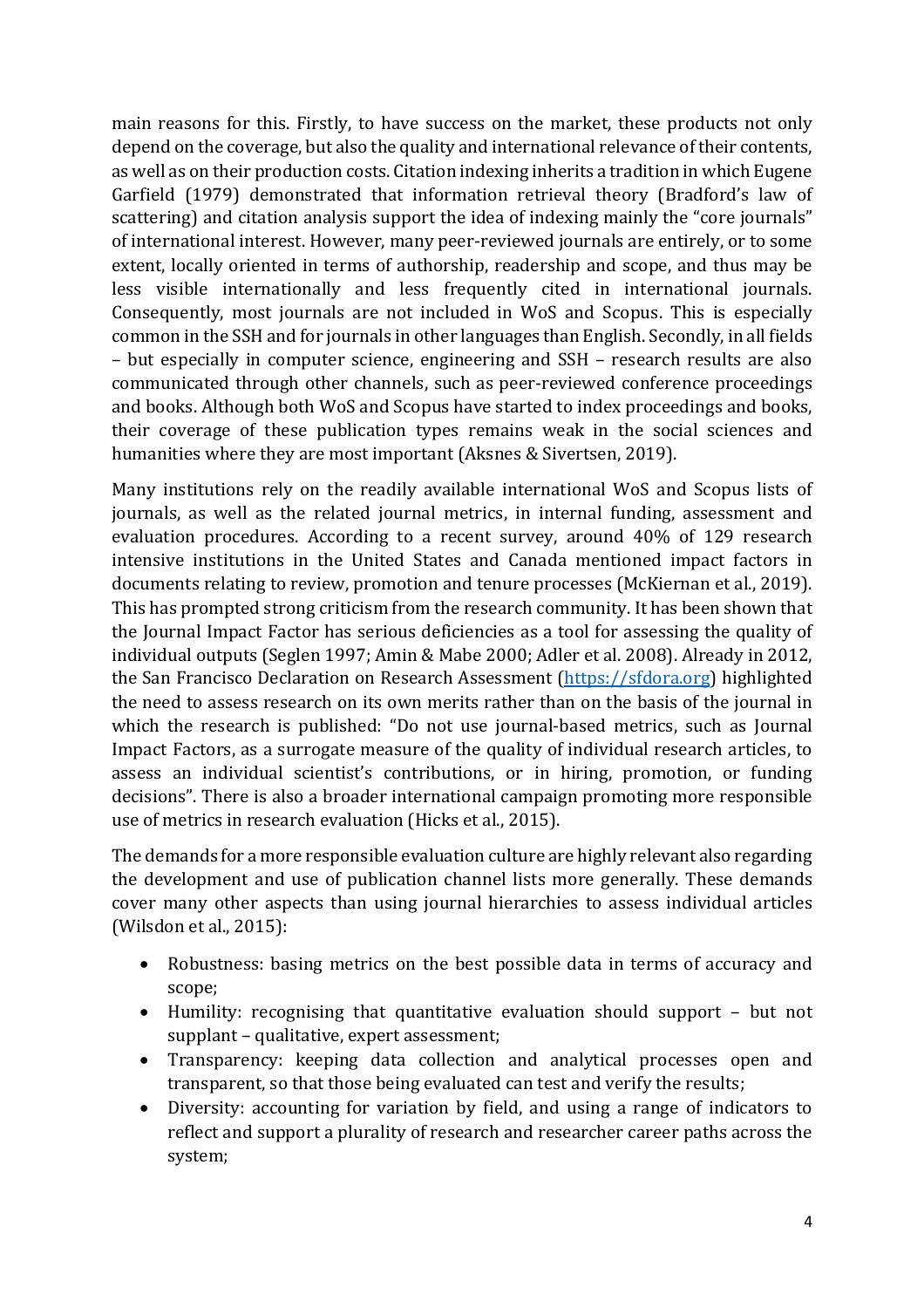• Reflexivity: recognising and anticipating the systemic and potential effects of indicators, and updating them in response.

The unit of assessment is also an important dimension of responsible use of metrics: does assessment concern individual researchers and research groups, departments and faculties, institutions or countries? (Glänzel & Wouters, 2013; Verleysen & Rousseau, 2017). It is also relevant to consider the purpose of assessment: is it research evaluation in the sense of learning and improvement and/or funding allocation? (Molas-Gallart, 2012; Sivertsen, 2017). It is also important to consider that citation-based impact factors are not the only means of assessing the quality, impact or prestige of journals and other publication channels. The traditional means of journal assessment also include expertevaluation, both in the form of surveys and expert-panel assessment (Serenko & Dohan, 2011; Ahlgren & Waltman, 2014; Haddawy et al., 2016; Saarela et al., 2016; Walters, 2017; Kulczycki & Rozkosz, 2017; Saarela et al., 2020). More recently, also a broader suit of metrics has been called for journal assessment based on transparency (Wouters et al., 2019).

This study is structured as follows: first, we present an overview of various publication channel lists on the international, national, and local level. Next, we discuss the ongoing debate on journal evaluation at the national level, using experiences from the Nordic countries as an example. We conclude with a set of recommendations and suggestions for the construction, maintenance and future development of national lists of scholarly journals and publishers.

# **2. Typology and overview of publication channel lists**

Publication channel lists have been started and are used for different purposes. Consequently, such lists may also have different characteristics. We provide the following typology, which may be useful to describe the most salient dimensions by which publication channel lists can be differentiated.

- *Geographic scope*. A list may be used in an international, a national, or a local context. Note that this refers to the purpose of the list rather than the nature of the channels on it: most national lists also contain international channels and channels from other countries.
- *Selectivity*. This refers to the question if a publication channel list can include all publication channels, at least in theory, or if some inclusion criteria relating to quality or quality assurance processes like peer review are present. In practice, almost all publication channel lists are selective, although the degree of selectivity (the amount and rigour of criteria) may be different.
- *Differentiation*. Many publication channel lists differentiate between publication channels of different levels or classes. Such levels or classes reflect the channels' quality, prestige, internationality or similar aspects. They may be based on expert judgment, one or more bibliometric indicators, or a combination thereof.
- *Composition*. Some publication channel lists are composite, in that they treat groups of publication channels (e.g., local versus international channels, WoS-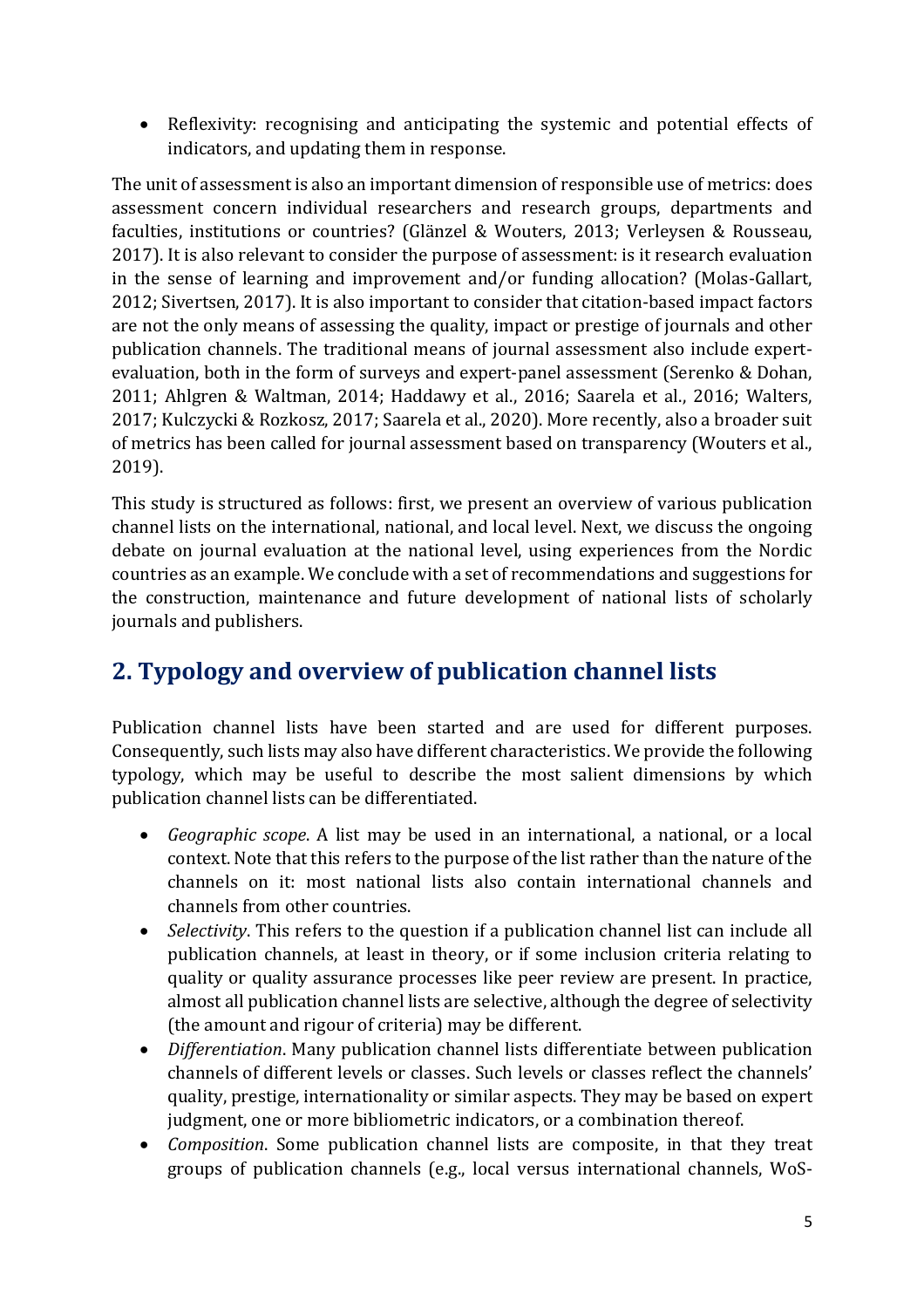indexed versus non-indexed journals) in a different way. Other lists are unitary and treat all publication channels uniformly.

- *Ex ante/ex post.* Ex post lists rely on a set of publications, such as all publications in a national database, and only consider those channels for inclusion that are associated with at least one publication in the set. Ex ante lists compile an overview of as many publication channels as are deemed relevant in the context in which they are established.
- *Field coverage*. Some lists aim to cover all fields of research, whereas others deliberately focus on one or a few fields.

Below, we provide an overview of publication channel lists. First, we describe national lists used as tools in research evaluation or performance-based research funding systems. Second, some international lists are characterized. Finally, other international, local and field specific initiatives are presented.

# **2.1. National lists**

During the past two decades, ministries in several European countries have established performance-based research funding systems (PRFS) for the purpose of allocating part of annual core-funding from the government to universities based on bibliometric indicators and other indicators of contributions to research and higher education (Hicks, 2012; De Boer et al., 2015; Jonkers & Zacharewicz, 2016; Sivertsen, 2017; Zacharewicz et al., 2018). Poland established its PRFS in 1991 and started to publish a national list of journals in 1999 (Kulczycki & Rozkosz, 2017). In 2005, Norway introduced a PRFS based on a fixed funding formula, in which the entire research publication output of the universities from all fields is weighted according to publication type and an expert-based quality rating of journals/series and book publishers as indicated in a comprehensive authority list of publication channels (Schneider, 2009; Sivertsen, 2010; 2016). Denmark in 2009 and Finland in 2012-2015 have adopted the Norwegian model for all fields. All three countries use some combination of 2-4 level categories to indicate differentiation between the basic peer-reviewed (level 1) and leading channels  $(2, 3)$  according to quality, impact and/or prestige. Some lists also indicate not approved channels (level 0). The assignment of channels to levels is based on expert-evaluation informed, but not constrained, by journal metrics (Sivertsen, 2016; 2017; 2018b; Aagaard, 2018; Pölönen, 2018). These three lists can be described as unitary rather than composite, in the sense that they form a single entity with uniform quality rating. They are also produced ex ante, including also publication channels where researchers affiliated with the country's universities have not yet published. These lists also have in common that they have been designed to be applied at macro-level, i.e. the unit of assessment is a university, not a faculty/department or an individual researcher.

• *Norway*. The Norwegian Register for Scientific Journals, Series and Publishers is managed by The National Board of Scholarly Publishing (NPU) and operated by the Norwegian Centre for Research Data (NSD). As of 30 March 2020, the register includes 35,113 journals/series and 3,215 book publishers that are evaluated and assigned in all fields to three quality level categories  $(1=normal, 2=high, 0=not$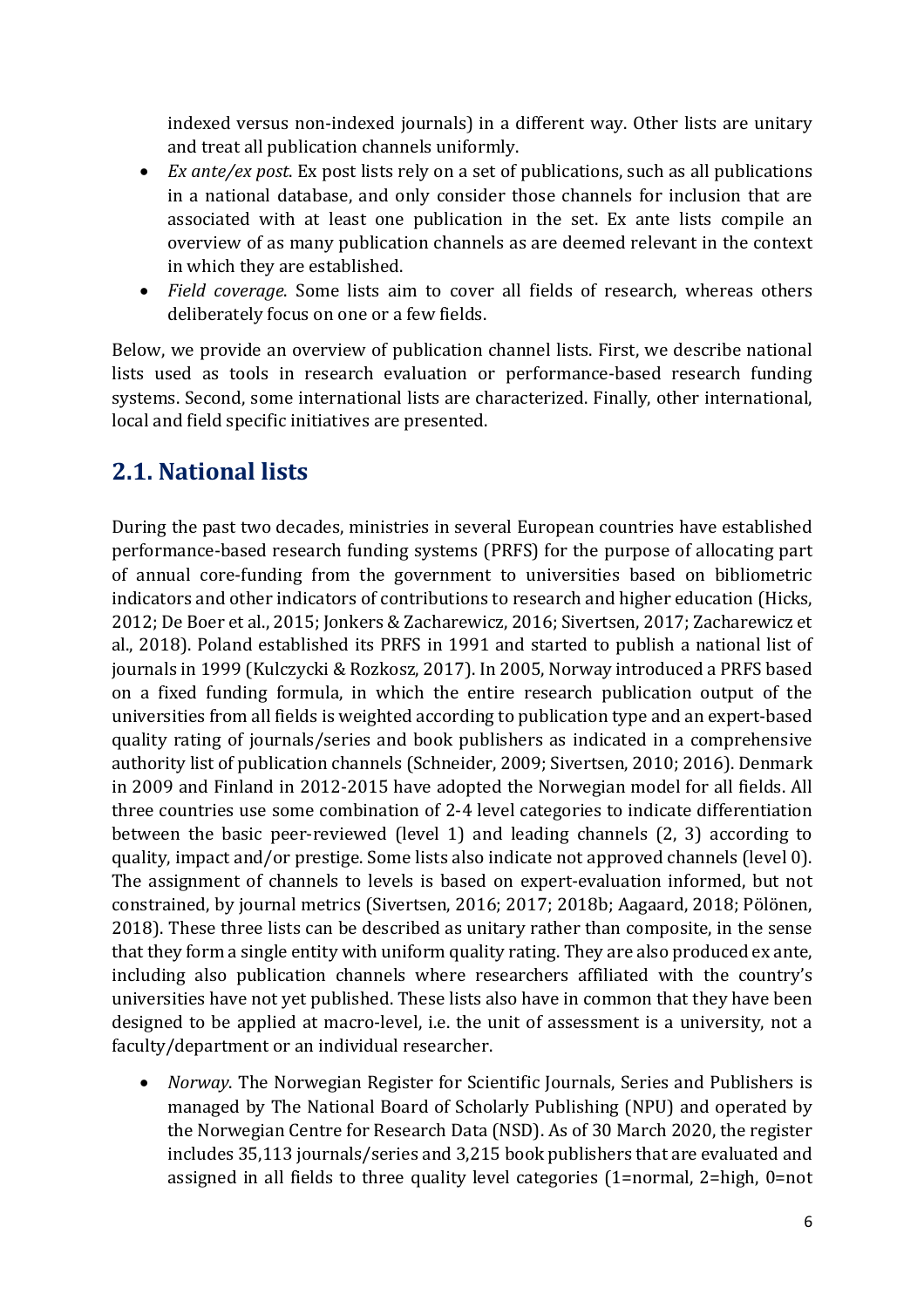peer-reviewed) by experts in 86 field-specific groups. The expert-groups are largely based on pre-existing National academic bodies established by Universities Norway (UHR, the Norwegian association of higher education institutions) for professional and administrative development. The rating of book publishers is decided by the NPU (Aagaard et al., 2014; Sivertsen, 2018b).

- *Denmark*. The BFI list of series and book publishers to support the Bibliometric Research Indicator (BFI) is administered by the Ministry of Higher Education and Science on the basis of recommendations from the 67 Expert Panels composed of researchers appointed by the Universities Denmark. The recommendations are managed and finally decided upon by an Academic Committee representing all eight universities and the major areas of research. The most recent 2018 list includes 20,788 journals/series and 1,410 book publishers assigned to three quality levels  $(1=normal, 2=leading, 3=top)$ . Level 3 is used only in some fields, and the publication channels not meeting the level 1 criteria are excluded from the list. The book publisher ratings are decided by the Academic Committee (Sivertsen & Schneider, 2012; Aagaard, 2018).
- *Finland*. The Publication Forum list of journals/series and book publishers is produced by the Federation of Finnish Learned Societies (TSV), while CSC - IT Centre for Science is responsible for the technical maintenance of the database containing the register of publication channels. As of 30 March 2020, the list contains 29,604 journals/series/conferences and 3,370 book publishers assigned in all fields to four quality level categories  $(1=normal, 2=leading, 3=top, 0=other)$ publication channels) by experts in 23 field-specific panels, established by TSV in 2010 for the sole purpose of the channel evaluation. The book publisher ratings are decided collectively by the panel chairs, based on a preliminary proposal of the SSH panel chairs (Auranen & Pölönen, 2012; Pölönen & Ruth, 2015; Pölönen, 2018).

In Poland, Flanders [Belgium] and the Czech Republic, the PRFS is supported with authority lists of publication channels that can be described as composite rather than unitary, in the sense that they are made up of several parts. WoS, Scopus and/or ERIH Plus indexed journals have a different status, sometimes dependent on the JIF or other journal metrics, compared to other journals or book publishers included in the list of peer-reviewed publication channels. These composite lists do not usually contain a differentiation expressed in terms of unitary quality levels or categories; however, the publication channels are differentiated in the PRFS model by means of the number of points the articles or books published in them generate. The part of the list that is not based on other lists, such as WoS, Scopus or ERIH PLUS, is produced ex post, including only channels where researchers affiliated with the country's universities have published. In Poland, the list is used also for purposes other than the PRFS distributing funding to universities.

*Poland*. Since 1999, the Polish Journal Ranking (PJR) developed by the Ministry of Science and Higher Education consists of three lists:  $A =$  journals with JIF (Journal Impact Factors, i.e. covered by Web of Science),  $B =$  other Polish or foreign journals, and  $C =$  Journals in ERIH PLUS. The points given to articles in B-list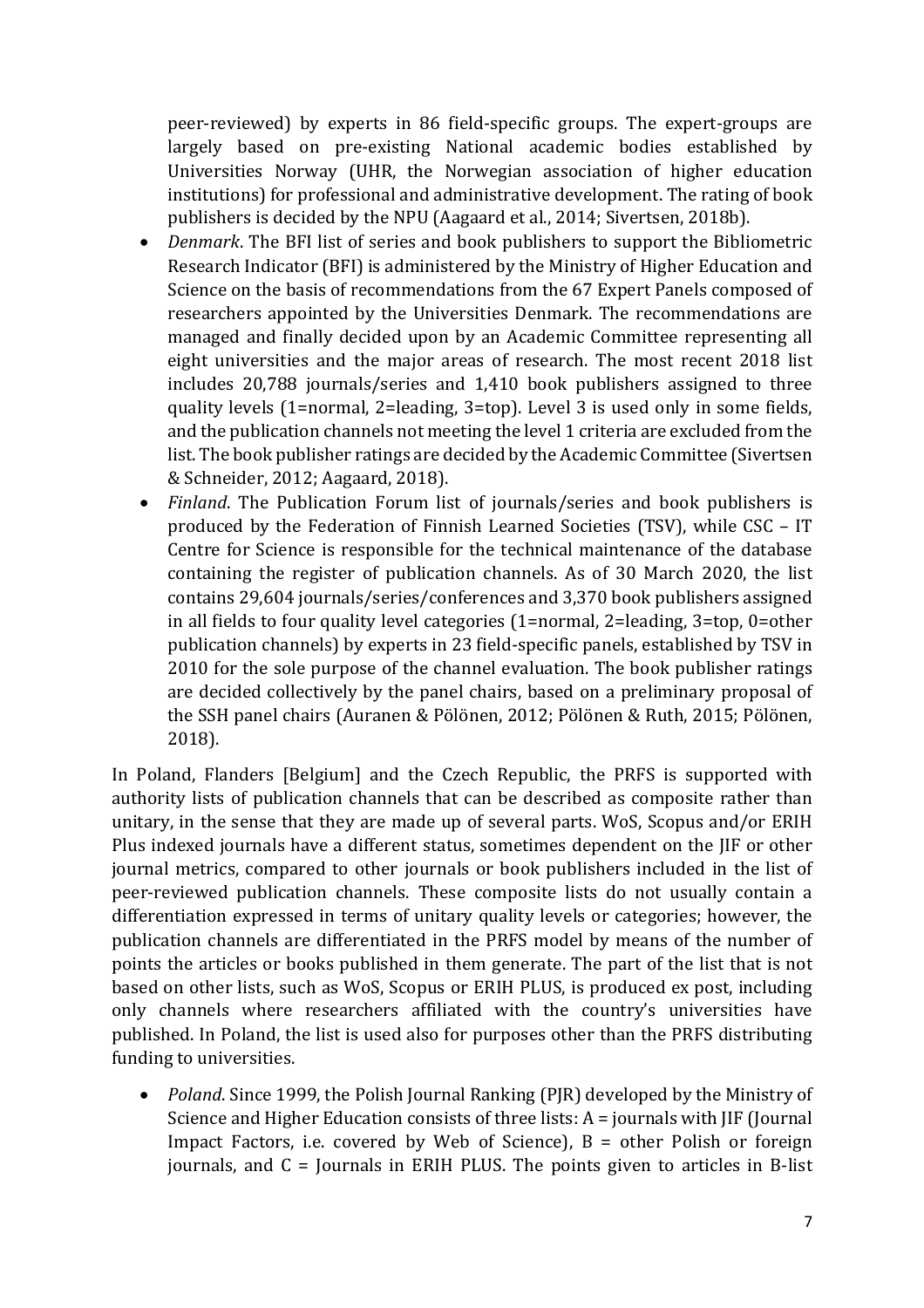journals are partly based on expert ranking recommendations, however with less points than articles in C and especially A list journals. In 2018, the rules for the journal list were changed and a single list is now based on WoS, Scopus, ERIH PLUS and lists of Polish journals. Moreover, the Polish Journal Ranking has been complemented with a book publisher list established by experts and the list of conferences based on the DBLP Computer Science Bibliography and the Computing Research and Education Association of Australasia (CORE). Since 2019, the PJR and the book publisher lists are used for funding scientific institutions as well as in promotion procedures (Kulczycki, 2017; Kulczycki  $\&$ Rozkosz, 2017; Kulczycki & Korytkowski, 2018; Kulczycki, 2018).

- *Flanders*. In Flanders [Belgium], the publication database VABB-SHW (and authority lists of peer-reviewed journals and book publishers) was established in 2011 for the SSH fields, to complement a pre-existing PRFS publication and citation indicator for funding of universities based on publications and citations in WoS-indexed journals. The 2019 VABB-SHW list contains 13,640 journals, in which SSH researchers affiliated with Flemish universities have published between 2008 and 2017. Of these, 6,243 (46%) are fully or partially indexed in the Web of Science (WoS, excluding ESCI), and 7,397 (54%) are other journals with ISSN. The non-WoS journals are evaluated by an Authoritative Panel appointed by the Flemish Interuniversity Council (VLIR) in consultation with disciplinary subpanels of experts. The Panel has classified 4,503 journals as peer-reviewed and 2,894 as non-peer-reviewed (Verleysen, Ghesquière & Engels, 2014; Engels & Guns, 2018).
- *Czech Republic*. The Czech Ministry of Education, Youth, and Sports distributes funding to universities partly based on publication points determined formally by JIF, inclusion in Scopus or ERIH PLUS, or in the authority list of peer-reviewed journals published in Czech. In this case also, the national authority list of Czech journals complements other lists (Good et al., 2015). The list does not include book publishers.

National evaluation agencies have also established authority lists of publication channels in France, Australia, Italy and Spain. They are unitary ex ante lists covering all fields or just SSH, and they have been used either to inform expert-based assessment of research units (Australia and France), and/or to assess individual researchers in academic promotion procedures (Italy and Spain).

- *France*. In 2008, the Agence d'Evaluation de la Recherche et de l'Enseignement Superieur (AERES) published an authority list of peer-reviewed journals in the SSH to inform evaluation of research units. The list differentiated journals with three level categories  $(A, B C)$ , partly based on the ERIH list, however in 2010 the differentiation was abandoned in most fields. The list was used to determine actively publishing researchers for the purpose of evaluation of research units (Pontille & Torny, 2010a; 2010b; 2012).
- *Australia*, Since 2010, Australia's national research evaluation framework, the Excellence in Research for Australia (ERA), administered by the Australian Research Council (ARC), has partly relied on an authority list of peer-reviewed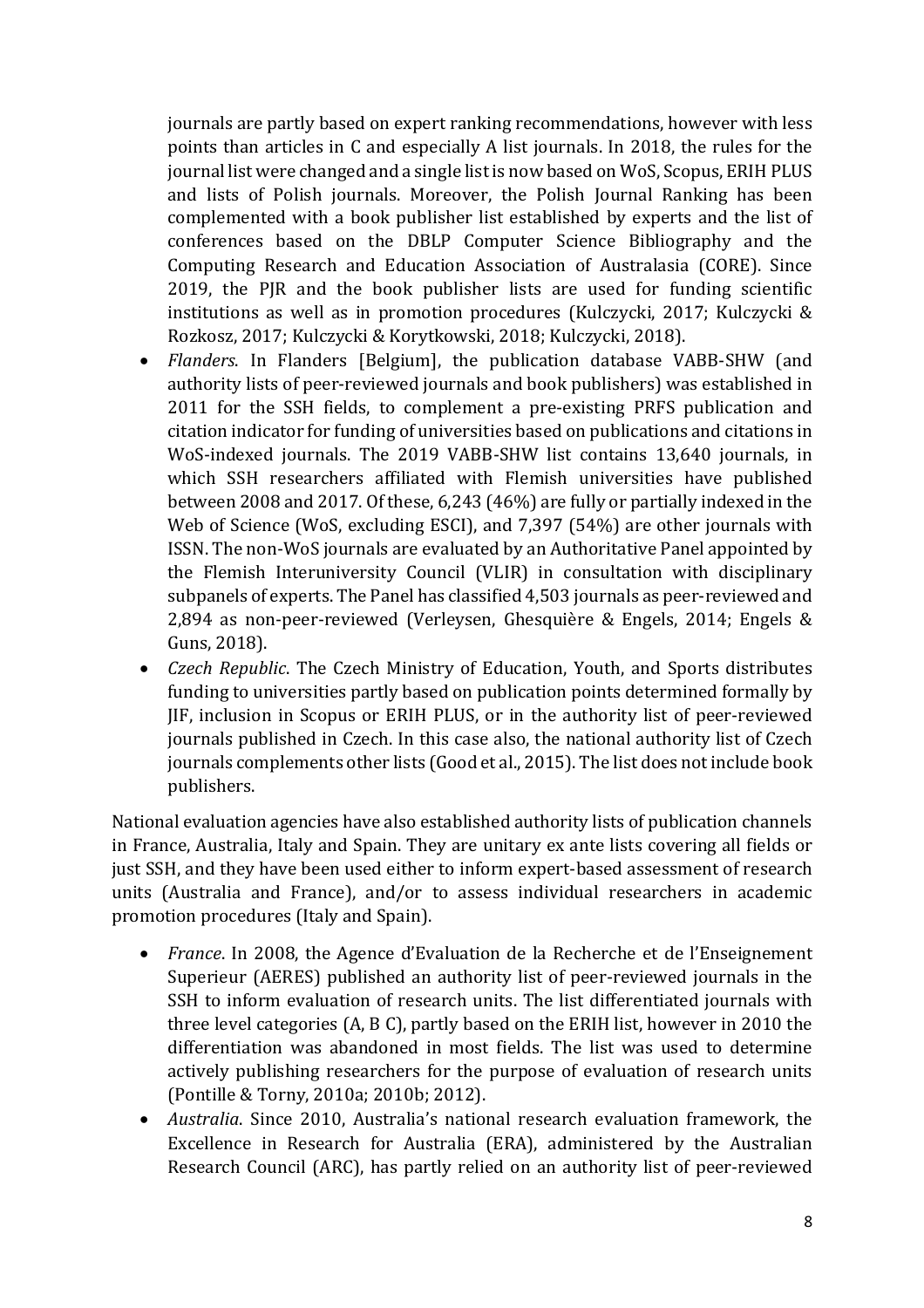journals and conferences established by panels of experts. The original list, covering all fields, used in the ERA 2010 evaluation campaign was differentiated with four level categories  $(A^*, A, B \text{ and } C)$ . However, since 2012 an undifferentiated list has been used. The list was not employed in a fixed funding formula but the results were used to inform expert-evaluation of research units (Genoni & Haddow, 2009; Haddow & Hammarfelt, 2018).

- *Italy*. Since 2012, the Agenzia per la valutazione del sistema Universitario e della ricerca (ANVUR) has produced a list of peer-reviewed journals in the SSH for the purpose of assessing applicants' scientific outputs in the framework of Italy's National Scientific Habilitation procedure. The list contains a total of 21,679 journals with indication of Class A journals based on internationality, which is determined by expert panels (Ferrara & Bonaccorsi, 2016).
- *Spain*. Since 2006, the Fundación Española para la Ciencia y Tecnología (FECYT) has developed within the ARCE project a classification of academic/scholarly SSH journals published in Spain. Around 300 journals have obtained the FECYT Quality seal (Sello FECYT) based on 57 formal quality and impact criteria (De Filippo, Aleixandre-Benavent & Elías Sanz-Casado, 2019). The FECYT list is included in the Clasificación Integrada de Revistas Científicas (CIRC), a list integrating SSH journals from various information sources, such as WoS, Scopus, ERIH PLUS and Latindex (Torres-Salinas et al., 2010). In CIRC, journals are differentiated in 5 categories  $(A+, A, B, C, D)$  based on their international impact and visibility as measured mainly by impact metrics from JCR and Scopus. The purpose of these lists is to support evaluation agencies (CNEAI and ANECA) in assessing merit in the curricular evaluation of researchers.

### **2.2. International lists**

More comprehensive lists of peer-reviewed publication channels have been constructed and are maintained at international, national and institutional level. Their aim is to list peer-reviewed journals and/or book publishers in certain or all fields to promote SSH publishing (ERIH PLUS), Open access publishing (DOAJ) and regional journals (Latindex). The validation and evaluation of publication channels is typically carried out by experts in the field.

• *ERIH PLUS*. In the early 2000s, the European Science Foundation (ESF) started preparation and expert-panel consultation to produce the European Reference Index for the Humanities (ERIH), the purpose of which was to identify the most important national and international journals publishing in European languages in the humanities and certain social science fields (e.g. Psychology). The aim was to increase visibility of non-English publications and provide tool for research assessment. When first published in 2007-2008, ERIH covered 5,172 journals differentiated in three categories  $(A, B, A)$  and  $C$ ) according to the degree of international reputation (Román Román, 2010; Pontille & Torny, 2010a). The name of the current edition is ERIH PLUS, operated since 2014 by the Norwegian Centre for Research Data (NSD), supported by a network of country-experts, and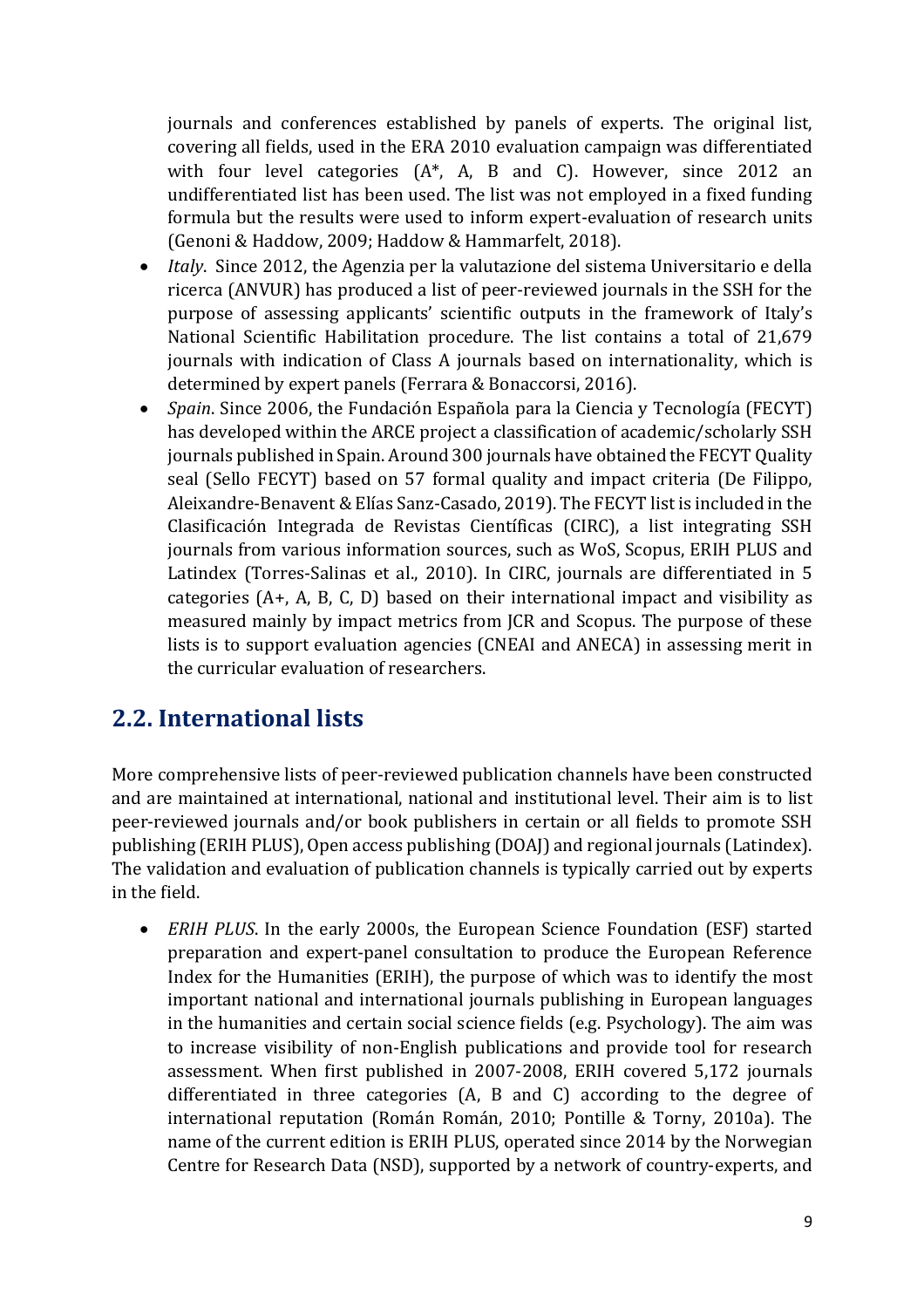it covers 7,812 peer-reviewed journals from all SSH fields but without A-B-Cdifferentiation (Lavik & Sivertsen, 2017; Sivertsen, 2019). Instead, there are six formal criteria for journals to enter the list, and these criteria are checked for each journal.

- *DOAJ*. Since 2003, the Directory of Open Access Journals established at Lund University, Sweden, has provided a community-curated list of peer-reviewed open access journals. DOAJ currently lists over 14,000 open access journals in all fields from over 131 countries publishing in 75 languages. In 2014, DOAJ introduced new tightened inclusion criteria, according to which all journals are reviewed and approved upon application by a group of voluntary associate editors as well as managing editors. There is no differentiation of journals according to impact, quality or prestige, however, a DOAJ Seal is a mark of adhering to editorial and publishing best practices (Olijhoek, Mitchell & Bjornshauge 2016; Marchitelli et al. 2017).
- *Latindex*. Established in 1995 by the Universidad Nacional Autónoma de México (UNAM), Latindex is a comprehensive register of scientific, technical-professional and scientific and cultural dissemination journals published in Portuguese or Spanish in Latin America, the Caribbean, Spain and Portugal. Since 2018, a new version called Catalog 2.0 currently includes 7,512 online journals, across all fields, that meet specified requirements including peer-review (Gregorio-Chaviano, 2018).

#### 2.3. Other lists

Many institutions rely on more extensive publication channel lists than WoS and Scopus that are not based on impact factors. In Sweden, for example, several universities have adopted the Norwegian national publication channel list produced for the purpose of funding allocation to universities into their internal evaluation and funding procedures (Hammarfelt et al. 2014). The local use of the national authority lists of publication channels, produced to support funding schemes of universities in Denmark, Finland and Norway, is attested also in all three countries (Sivertsen & Schneider, 2012; Aagaard et al., 2014; Pölönen & Wahlfors, 2016; Walhfors & Pölönen, 2018). There are, however, also institutional publication channel lists produced by research organisations or their subunits. Publication channel list produced at University College Dublin is one welldocumented example.

• *University College Dublin*. Since 2016, University College Dublin (UCD) has implemented the Output-Based Research Support Scheme (OBRSS) to award individual academic staff members based on number of publications and doctoral students. The scheme ranks publications according to a list of journals and publishers differentiated in three categories  $(0, 1, 1)$  and  $(2)$ . The list contains over 2,500 book publishers and more than 43,000 journals across all fields integrating journals and classifications from the Danish, Finnish and Norwegian lists, as well as Scopus journals and metrics (Cleere & Ma, 2018).

There are also numerous field-specific journal rankings based either on citation analysis or surveys. These are typically published in field-specific journals or journals devoted to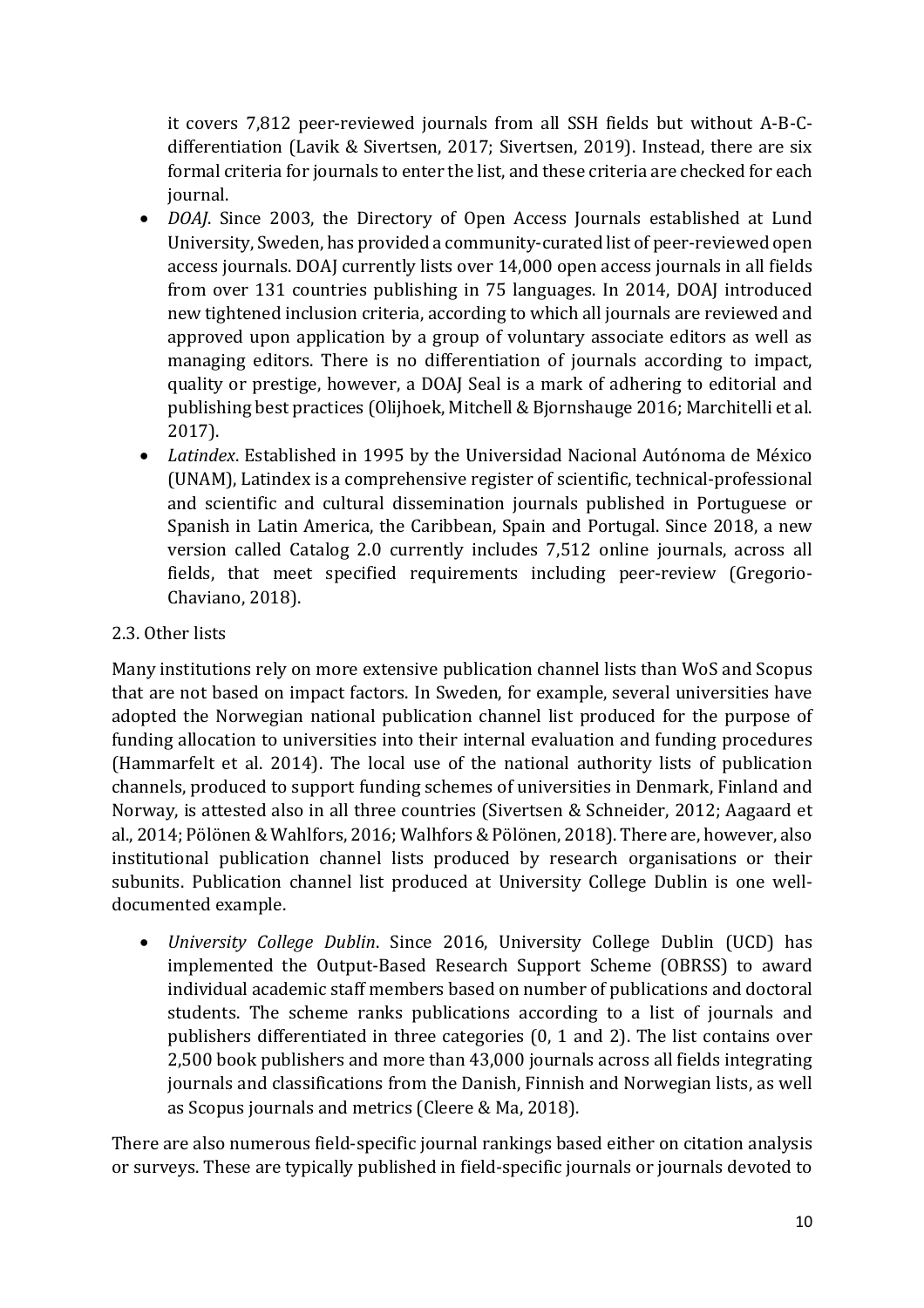bibliometric and scientometric studies. In addition, there are also some internationally renowned field-specific lists based on expert-evaluation, such as the Nature Index in the natural sciences and the Academic Journal Guide by the Chartered Association of Business Schools (AJG).

- *Nature Index.* Since 2014, Nature Research has compiled a database of articles published in high quality journals in the field of natural sciences to assess research excellence and institutional performance. Journals are selected by two panels of independent academics, informed by a global survey of the wider research community. The original list contained 68 journals, and the current edition was expanded to 82 journals in 2018.
- *Academic Journal Guide*. Since 2009, the British Association of Business Schools (ABS) has published the Academic Journal Guide of journals in the field of business and management. The most recent 2018 edition contains 1,561 journals differentiated in 5 categories  $(4^*, 4, 3, 2, 1)$  based on expert-evaluation informed with metrics.
- *Journal Quality List.* Since the late '90's, Anne-Wil Harzing, now at Middlesex University in London, compiles and regularly updates the Journal Quality List of journals in Economics, Finance, Accounting, Management and Marketing. It is a collation of rankings of 13 different sources. The  $66<sup>th</sup>$  edition, published online on 15 February 2020, contains over 900 journals (https://harzing.com/resources/journal-quality-list).

There are also field-specific journal and book publisher ratings developed for institutional assessment, for example, of Dutch research schools:

- *WASS-SENSE*: SENSE Research School in the Netherlands developed a set of performance criteria in 2006 and constructed lists of journals (A, B, and C journal) and publishers  $(A, B, and C$  publishers). The ranking of publishers is evaluated yearly. In 2017, *WASS-SENSE* ranking list of publishers has been published for *the WASS and SENSE Dutch Graduate Schools* (http://www.sense.nl/organisation/documentation)*.*
- *CERES*: CERES Research School for International Development of the Utrecht University has designed internal valuation tools for the SSH reseachers and managers. In the framework of this system, two lists have been published:  $(1)$  the list of journals  $(A, B, C, D, E$  journals) which comprises of journals indexed in Wos and other academic and non-academic periodicals; (2) the list of book publishers (A, B, C, D, E journals) categorized on the basis of the visibility in Google Scholar (https://ceres.sites.uu.nl/about-the-valuation-system/)..

# **3. Current debate on journal evaluation at national level: experiences from the Nordic countries**

In three Nordic countries, Denmark, Finland and Norway, bibliometric indicators representing research activities are part of the direct funding formula for the annual allocation of block-grant funding to universities (Sivertsen 2017). Sweden applied an indicator based on Web of Science publications and citations for the same purpose a few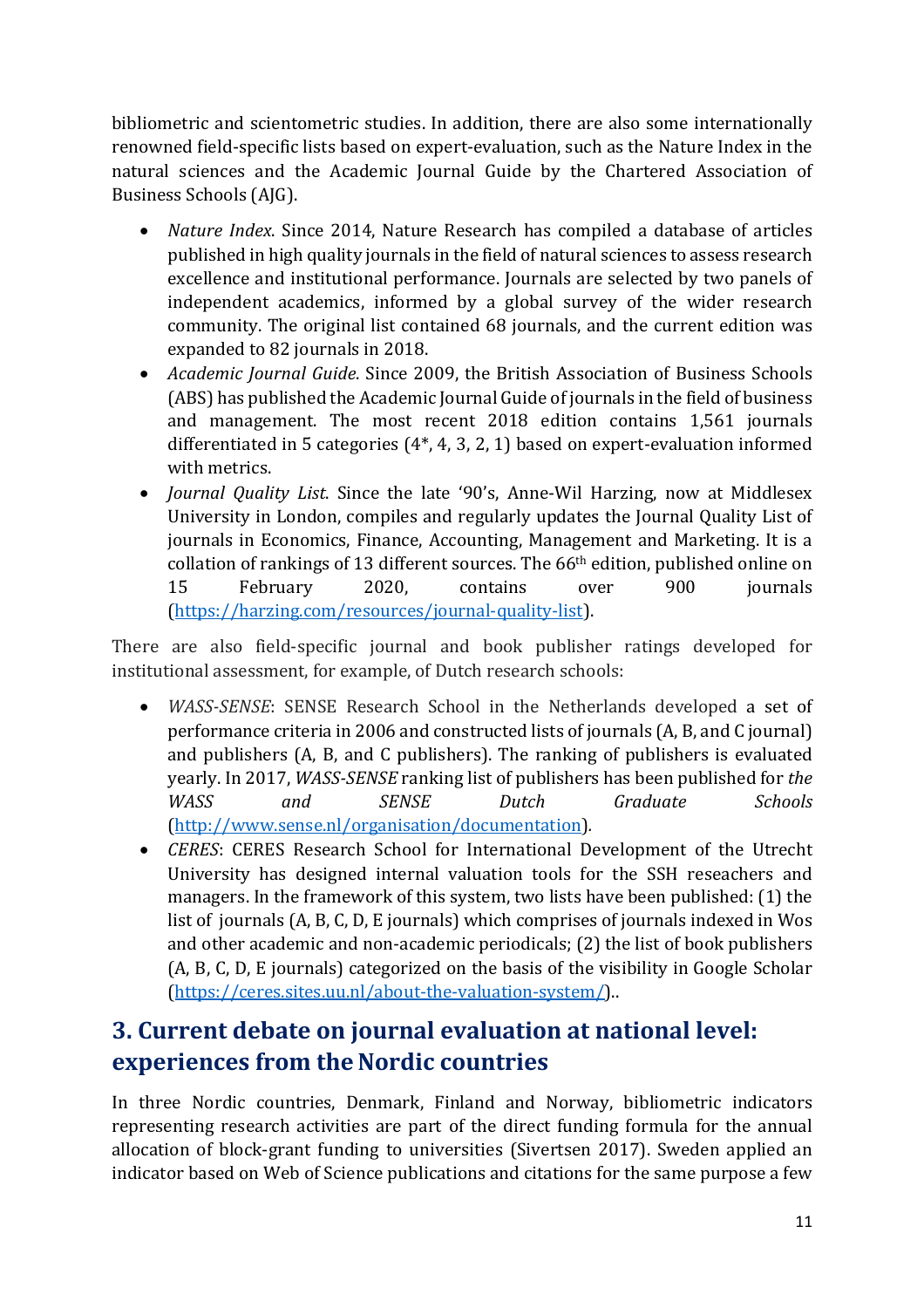years, but it is not in use anymore. Instead, several Swedish institutions apply the 'Norwegian list' for local purposes (Hammarfelt et al., 2016).

The three countries applying the "Norwegian model" at the national level use it for institutional funding allocation by linking comprehensive publication data of the institutions, integrated at the national level, to a list of publication channels (journals and book publishers) with level ratings representing all fields. The rating is performed by experts representing the national research community in the field. The ratings together with a definition of scholarly publications determine what outputs count as peerreviewed publications and how they are weighted in the funding formula. Accordingly, the list of publication channels serves two main purposes: 1) identify reliably peerreviewed publication channels; 2) indicate in each field the leading publications channels in terms of quality, impact and prestige (Sivertsen, 2018b; Aagaard, 2018; Pölönen, 2018). 

Performance-based research funding systems (PRFS) using undifferentiated counts of peer-reviewed publications risk promoting quantity at the expense of quality (Butler, 2003; 2004; Schneider et al., 2015; van den Besselaar et al., 2017; Aagaard & Schneider, 2017). In the Norwegian model, the purpose of the quality index with weighted fundingformula is to make it more rewarding for the universities if publication activity takes place in channels with more stringent requirements related to originality, quality and impact of submitted manuscripts (Norwegian Association of Higher Education Institutions, 2004). In Norway a funding-model including a publication channel rating has been able to foster publication activity without increasing publishing in the low-impact journals, as happened in Australia where model rewarded publication counts undifferentiated by quality index (Butler 2004, Schneider et al. 2015, for Denmark Ingwersen & Larsen, 2014).

The possible effects of the national level PRFS indicator on the publishing activities, however, are mainly realized locally (Aagaard 2015, Aagaard et al. 2015, Hammerfelt et al. 2016). Given that universities use different kinds of journal lists and metrics for internal assessment, funding and promotion purposes (e.g. McKiernan et al., 2019), the governmental incentives cannot alone explain local use of indicators or changes in publication practices. In Sweden, for example, several universities use variants of the Norwegian model including publication channel ratings internally, even if this has no budget funding effects (Hammarfelt *et al.* 2014). In many countries, publication channel lists have also been produced specifically for assessing career promotion (Gimenez-Toledo & Roman-Roman 2009, Ferrara & Bonaccorsi 2016). Nevertheless, once the PRFS indicator is established with link to government funding, the publication channel list becomes a relevant metric and tool for research evaluation and management also at the local level, even if individual universities in each Nordic country may differ considerably in how they make use the national publication channel list. More frequent use of national lists is reported in SSH fields than STEM, probably because other comprehensive metrics have been lacking (Sivertsen & Schneider 2012; Aagaard et al. 2014; Aagaard, 2015; Pölönen & Wahlfors, 2016; Wahlfors & Pölönen, 2017; Krog Lind, 2019). Norway and Finland have published guidelines for the responsible use of the publication channelbased indicators (Sivertsen, 2018; Pölönen, 2018; Publication Forum, 2020).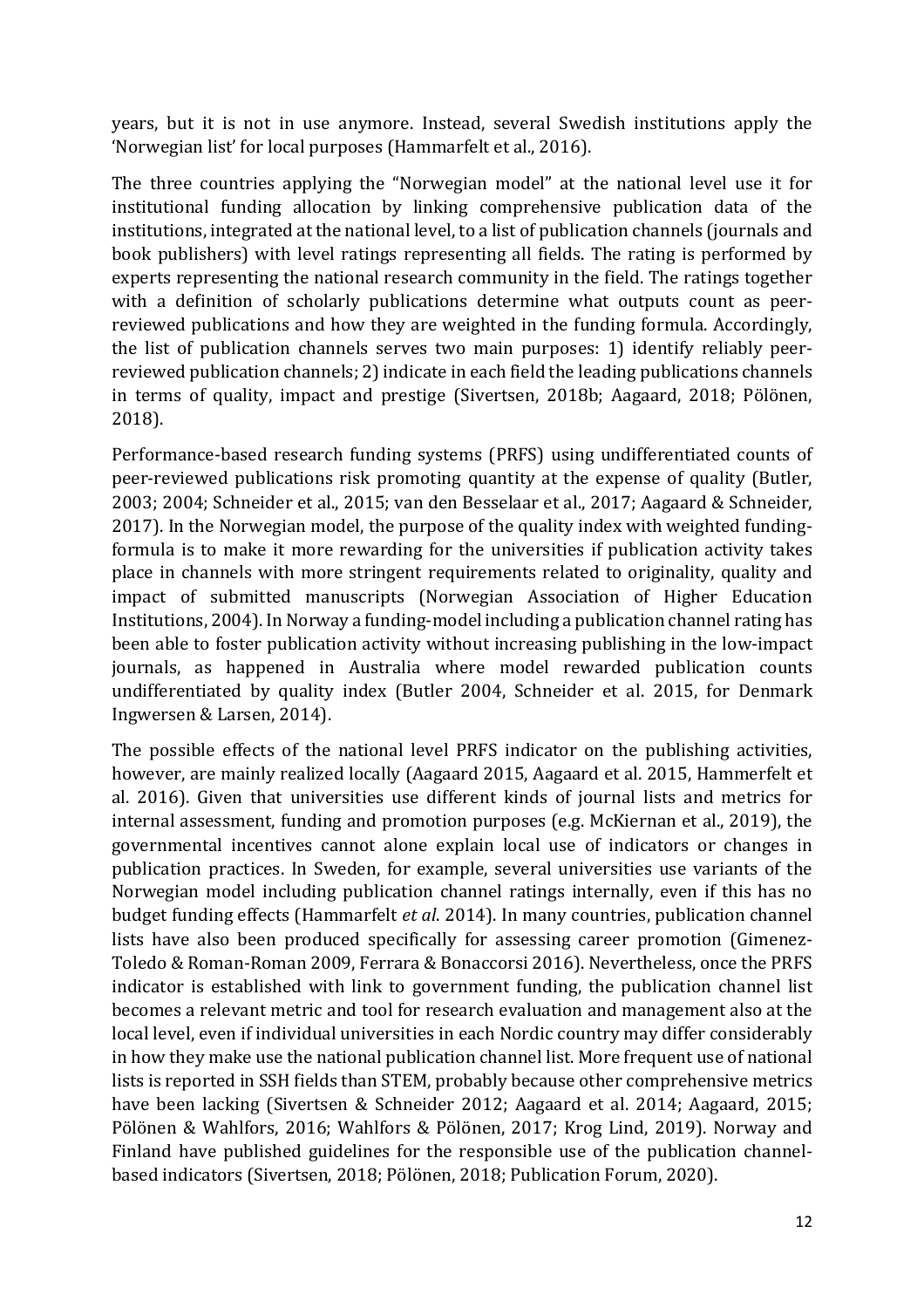### **3.1. Expert-evaluation versus metrics**

While the involvement of the research community in the production of the indicator is an important hallmark of the model's legitimacy (Ahlgren et al. 2012), in academia the use of expert-based evaluation also raises concerns about personal bias and validity (Bornmann 2011; Haddawy et al. 2016). Expert-based ratings of publication channels are often compared with Journal Impact Factor (JIF) rankings or other impact indicators based on average citation counts to articles in journals, which are considered objective measures of quality or impact. Correlation between the subjective and objective methods of journal evaluation is a well-established research track (Serenko & Dohan 2011), to which the national ratings provide a new source of data (Pölönen et al. 2011; Ahlgren  $&$ Waltman 2014; Haddawy 2016; Saarela et al. 2016; Walters 2017; Kulczycki & Rozkosz, 2017; Saarela et al., 2020). Low correlations are sometimes critiqued among the research community. When researchers look at the national ratings, it can be regarded a failure of the expert-based ratings if these do not conform to the impact factor ranking order of journals. These debates take place in Norway and Denmark (Sivertsen & Schneider, 2014), and also in the Finnish context it has been suggested that artificial and/or collective intelligence could improve or even replace the expert expert-based evaluation in the Norwegian model.

Saarela et al. (2016; 2020) have used novel data-mining and machine-learning techniques to demonstrate that Scopus-based IPP, SNIP and SJR, in combination with the Danish and Norwegian level ratings, allow for good prediction of the Finnish expert-ratings. They show that higher ratings only rarely diverged from the classification based on impact factors or the other Nordic ratings. In such cases, however, journals frequently used by Finnish researchers, or even by the panellists, appeared to have been favoured. The authors suggest that automatic rules based on impact factors and other Nordic ratings could replace or assist the expert qualitative judgment to improve the transparency and objectivity and to save man-hours and money for Finish researchers.

Another reasoning holds that evaluation by expert panels could be replaced with methods combining popular vote with mechanical application of JIF. According to Erola  $(2016)$ , the problem with the current expert-ratings in social sciences is that even "entirely unimpactful" journals have a good chance to be assigned to the highest level. Mechanical rating of journals on basis of IIF is not feasible because the indicator is field dependent, and all Finnish language SSH journals would automatically be left outside the higher quality levels. But if ratings were based only on popular vote among the researchers, journals with most Finnish publications might be favoured over high-impact journals. Therefore, Erola suggests that the vote should be used to identify a pool of important channels, from which Finnish language journals would be placed on the higher levels on basis of a popular vote, and other journals would be rated mechanically on basis of their IIF.

In the debate concerning the involvement of panels in the rating of publication channels the  $IIF$  is presented as "a technology of distance" in a "struggle against subjectivity" (Porter 1995; Beer 2016). The metric characteristics of the JIF do not mean, however,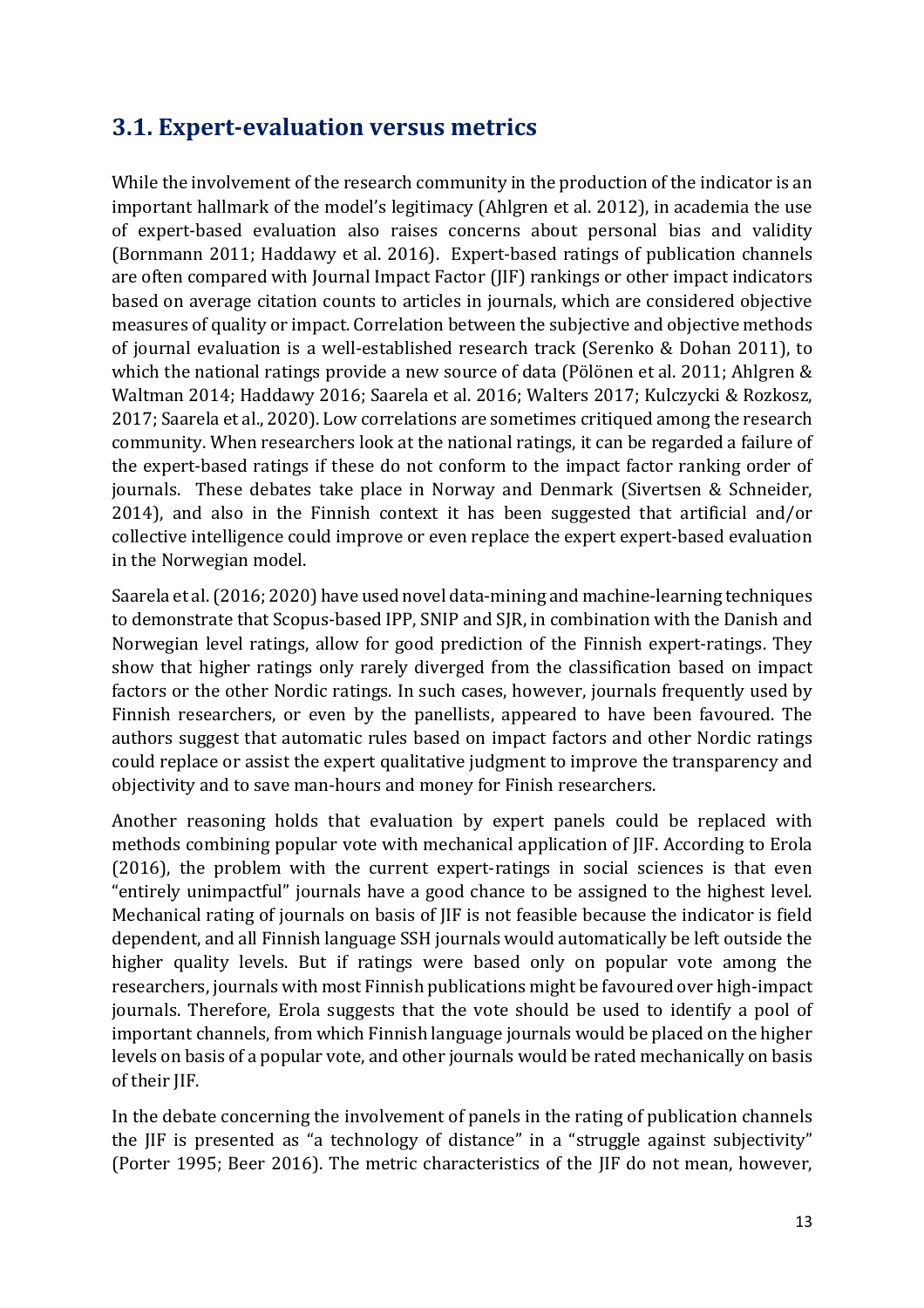that it necessarily circumscribes the average quality of journals more reliably or appropriately than expert-based ratings. There are large differences between disciplines in coverage and esteem of JIF (or other journal impact indicators). Because the size of a field, the citation culture and the coverage in WoS influence the JIF values, these are not comparable between or even within disciplines. In Denmark, Finland and Norway, expert-evaluation of publication channels is informed with a range of impact indicators. A major challenge for the panels, however, is to produce a rating that is more balanced between disciplines and specialties than one only based on impact factors. This involves also taking into account the framework of level quotas that increase equality of ratings across panels in the Norwegian model.

It is a demonstration of trust on the part of the governments in Denmark, Finland and Norway that the national research communities, represented by the expert panellists, are involved in the construction of the funding-model indicator. In each country, researchers are also actively engaged in this process by suggesting additions and improvements to the ratings, as well as by criticising the ratings. Reliance on journal metrics does not increase the legitimacy of the ratings unless there is a wide agreement among researchers in the field or discipline that these metrics accurately reflect the quality or impact of journals. In many fields, especially SSH, legitimacy of rating based on citation-based journal metrics alone would be low. The rating of publication channels in the Norwegian model is a multidisciplinary exercise that necessarily represents a compromise of disciplinary standards of quality that exist in the research community (Sivertsen, 2016; Lamont, 2010).

When researchers confront ratings that seem incoherent from their perspective, they have had little means to engage with the reasons behind those ratings. Apart from the general level criteria that are published, the evaluation process itself remains relatively opaque. As the recent evaluation of the Norwegian publication indicator suggests, increasing transparency can increase legitimacy of the model (Aagaard et al., 2014). To address this issue, the Norwegian Association of Higher Education Institutions implemented a solution making the procedure and groups for expert-panel decisions more transparent in an internet portal open to all researchers: https://npi.nsd.no/ (Sivertsen, 2018). Similar portal has been developed also in Finland, where all the information supporting the panel evaluation is also available for the researchers: http://jfp.csc.fi:8080/en/ (Pölönen, 2018).

The Nordic countries collaborate in order to increase the uniformity and quality of the publication channel data that support the expert-evaluation process. Nordforsk funded a Nordic collaboration project where the publication channel lists from Denmark, Finland and Norway are integrated and level ratings from different countries are compared (Sivertsen, 2016; 2019). Relatively large discrepancies exist between the Danish, Finnish and Norwegian ratings (Pölönen 2012; Pölönen & Sivertsen, 2017). Increasing the uniformity of national ratings is also on the agenda of this Nordic collaboration.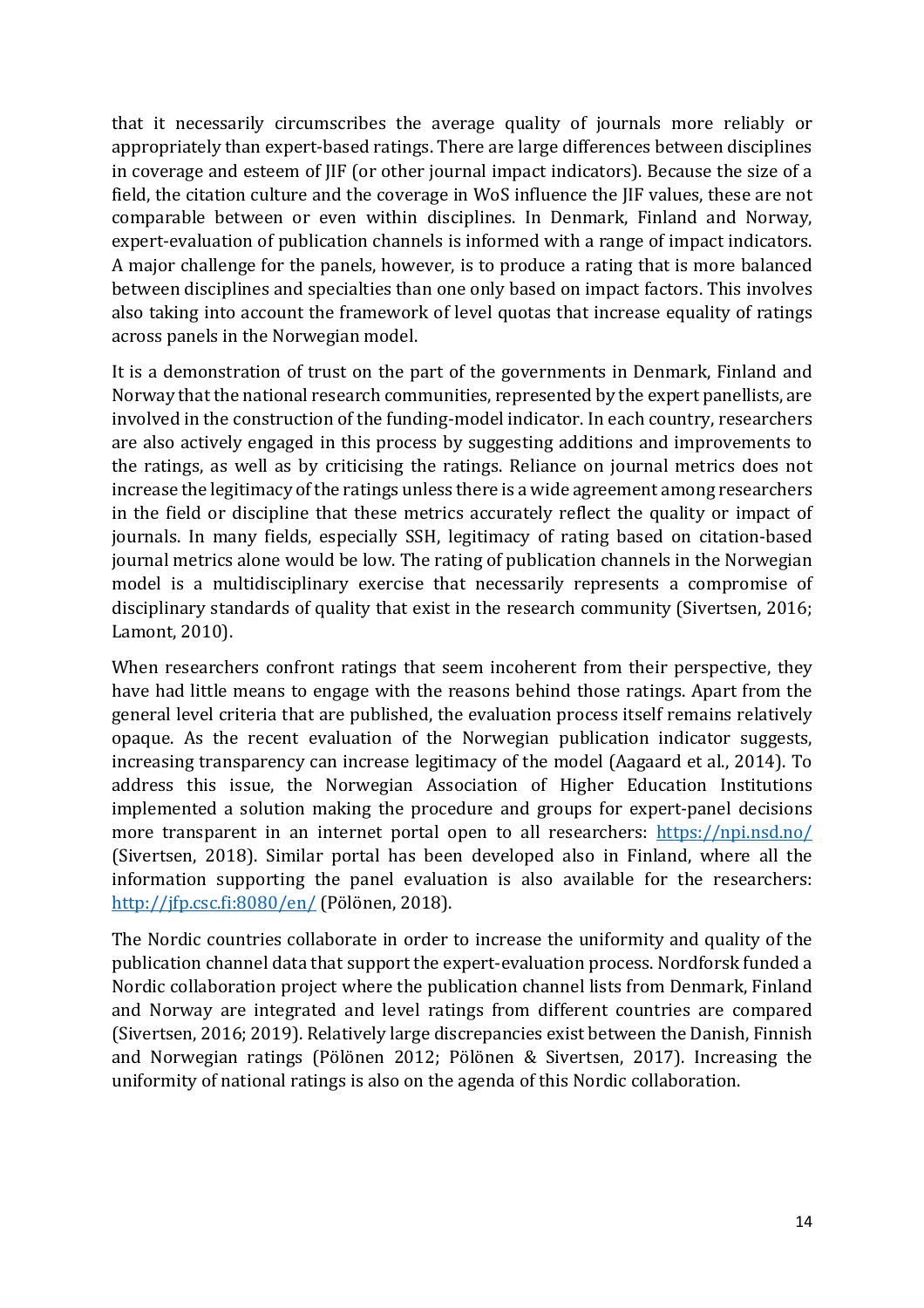### **3.2. Coverage of publications in citation indexing services**

The Norwegian model is designed to cover all peer-reviewed output types used across fields: articles in journals, proceedings and books, as well as monographs and edited works regardless of publication country or language. Therefore, the Nordic publication channel ratings need to include not only journals but also other publication series and book publishers. The sources of citation data do not provide full coverage of all publication channels evaluated by the panels. Reliable international citation databases, Web of Science (WoS) and Scopus, have very limited coverage of books and offer no publisher level impact metrics (Gimenez-Toledo et al., 2016). The coverage of WoS and Scopus is limited mainly to international English language journals. In SSH fields the coverage even of these is partial, and is seriously wanting in case of peer-reviewed journals in other languages.

Google Scholar could be a source for citation data for a wider range of publication channels than WoS or Scopus. However, Google Scholar's sources remain beyond control documented, it is burdensome to use for citation analysis at journal or publisher level. and the quality of data is poor and requires manual cleaning (Bakkalbasi et al., 2006; Neuhaus et al., 2016).

Another issue is that JIF does not cover all journals included in WoS: it has been calculated only for journals in the Science Citation Index (SCI) and the Social Sciences Citation Index (SSCI), but not for those in the Arts & Humanities Citation Index. This means that JIF covers only a small share of humanities journals that happen to be included also SSCI. These few journals are more oriented towards the social sciences (Mañana-Rodríguez  $&$ Giménez-Toledo, 2013). Using JIF for the humanities therefore creates biases. Scopus based iournal metrics – CiteScore, Scimago Journal Rank (SIR) and Source Normalized Impact per Paper (SNIP), are available in all fields but these metrics also suffer from limited database coverage.

### **3.3. Correlation of Journal Impact Factors and expert-ratings**

There are many reasons why expert-ratings do not follow exactly the JIF ranking order. The most important reason is that JIF varies between disciplines and even specialties within disciplines (Seglen 1997; Amin & Mabe 2000; Adler et al. 2008). JIFs are based on citations from articles in journals indexed in the WoS. The larger the share of publications of a field that is covered by indexed journals, the more fully the JIF captures its citation potential. But if a large share of a field's publications in journals, let alone books, is not covered, citations from publications outside the database are not counted toward the JIF of indexed journals. In this case, it is also likely that a sizeable share of references in articles of indexed journals are to publications in journals and books outside the database and do not count toward the IIFs of indexed journals. Journals that publish all or part of articles in languages other than English also suffer from the predominance of English language journals in the international databases (Lange 1985; Seglen 1997).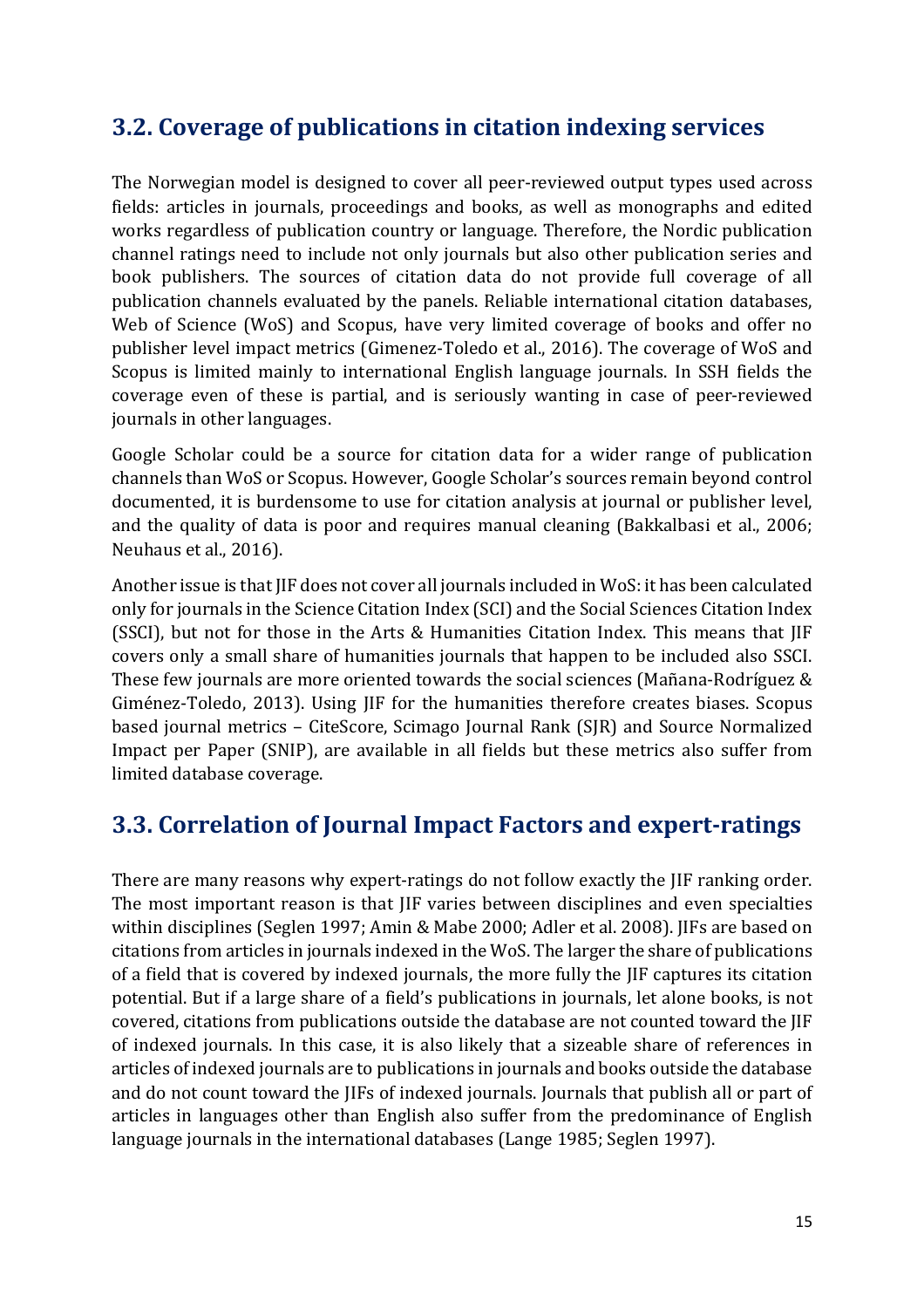Also the publication and citation culture plays a role. IIF has a relatively small window for citations, as it is based on citations to journal's articles published in the two preceding years. Such a short time window used in calculation of JIFs is favourable to fields, in which citations accumulate relatively fast (Seglen 1997; Amin & Mabe 2000; Adler et al. 2008). Citations received after the time window do not count toward the JIF of journals, and in many fields, this includes clear majority of citations. Fields also differ considerably in average number of references per article (Zitt et al. 2005), in average number of authors per article (Amin & Mabe 2000) and in total number of researchers and publications in the field (Seglen 1997; Adler et al. 2008). All these differences contribute to variation in the average number of citations per article, which correlates with the average IIF of journals in different fields.

Impact factors in themselves would not produce balanced ratings across different fields, disciplines and specialties. In the Nordic countries, journals are divided for evaluation between field specific panels. In Norway the number of panels is 80, in Denmark 68 and in Finland 23. It is inevitable that variation in JIF values between WoS and Scopus subject categories result in similar variation between panel fields. IIFs of journals rated in a Physics panel are higher than those rated in a Mathematics panel, so it is inevitable that many level 1 Physics journals have higher JIFs than level 2 Mathematics journals. Similar discrepancies are produced across the panel framework. But even within each panel, journals in different subfields may have widely different JIFs.

It also contributes to the difficulty of comparing journals within subfields that journals associated with other fields with relatively high impact factors (typically bio, medical and health sciences) rank higher than the core journals of the subject category. Also within field or discipline, IIFs are influenced by research orientation of journals, such as basicclinical (Seglen, 1997; van Eck et al., 2013), theoretical-empirical, or qualitativequantitative research. In addition to this, journals publishing review articles gain on average more citations than journals publishing original research papers (Seglen, 1997; Amin & Mabe, 2000; Adler et al., 2008). There can, in short, be multiple reasons why a JIFs ranking order cannot be maintained between or even within panels.

Access to higher level publication channels ought to be equal across fields, as it used in the PRFS the indicator should treat all universities equally irrespective of their disciplinary profiles In the Nordic publication channel lists (Sivertsen, 2018) this balance is achieved by limiting level 2 nominations in such a way that in each panel the level 2 journals publish about the same share of the total world output (Ahlgren et al., 2012; Ahlgren & Waltman, 2014). In Norway, panel quotas are based on national output, of which the level 2 journals should not publish more than 20 percent. In Denmark, panels were at first allowed to rate to level 2 at most 20 percent of the journals (Sivertsen 2010). Later new quotas were introduced based on the total output, of which the level 2 journals may not exceed 20 percent (Jensen, 2011). The first rating in Finland was based on percentage of channels but the updated rating published in 2015 was based on total output, of which the level 2 journals could publish no more than 20 percent and the level 3 journals 5 percent (Pölönen & Ruth, 2015).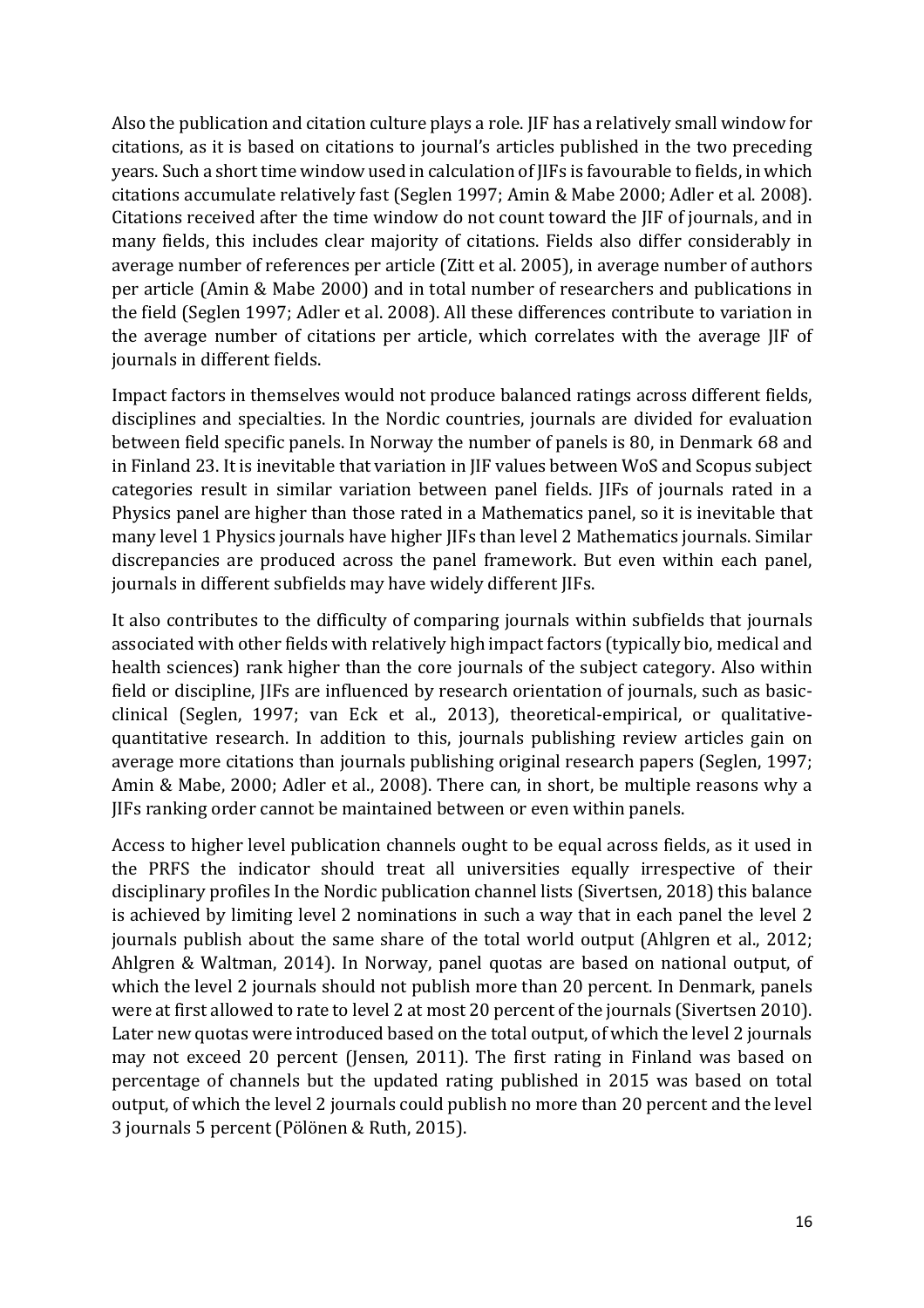The rationale behind the output-based quotas is to take into account the size of journals. In some natural and medical science disciplines publication activity concentrates heavily on leading international journals. Therefore, panel quotas based on percentage of publication channels result in unequal representation of different field's output on level 2 (Ahlgren et al., 2012; Ahlgren & Waltman, 2014; Pölönen & Ruth, 2015). For example, 20 percent of top journals in Physics publish more than half of the total as well as national journal article output, whereas the same share of journals in SSH fields publish only 30 percent of the output. Output based level quotas are needed in the Norwegian Model whether or not journal metrics are involved in the rating of publication channels. It follows, however, that in some instances the journal size can become a decisive factor in level 2 nomination if a panel is running out of quota. It is important to notice that the publication counting techniques, including fractionalization, may have to be adjusted to achieve a good balance between all fields (Sivertsen, 2018).

### **3.4. information to to support expert-assessment**

Expert ratings and JIFs tend to correlate broadly. In most fields, the average JIFs of higher rated journals are higher than that of lower rated journals (Pölönen et al. 2011; Ahlgren et al. 2012; Ahlgren & Waltman 2014), even if the ratings do not follow exactly the JIF ranking order of journals. The reason for this is twofold. In some fields, for instance medicine, experts know JIFs and rely on them also in rating journals. This would probably happen whether or not JIFs were provided for the panels.

In Denmark, Finland and Norway JIFs are indeed supplied to all panels (Sivertsen 2010; Ahlgren & Waltman 2014; Saarela et al. 2016; Sivertsen 2016). In Norway, originally JIFs were supplied but this has been replaced with Scopus based SNIP, CiteScore and SJR indicators. In Denmark, panels have been supplied with field-normalized JIFs. In Finland, panels were at first provided IIF, IIF5, SNIP and SIR. Currently the set of journal indicators provided to panel includes CiteScore, SNIP and SJR. In Finland, panels were from the start also provided expert ratings of publication channels in Norway and Denmark, as well as Australian and ERIH ratings. The current set of indicators in Finland includes Danish and Norwegian ratings. Now also Denmark and Norway inform panels about the ratings of the same journals in the other Nordic countries. Especially in the SSH fields, other expert ratings are an important addition wherever there is a lack of journal indicators derived from WoS or Scopus.

In all fields, but especially in the SSH, the national publication channel lists and ratings cover the peer-reviewed literature more extensively than the international citation databases and impact factors (Hicks & Wang 2011; Dassa et al. 2011; Pölönen et al. 2011; Sivertsen & Larsen 2012). It is an important task of the publication channel ratings in the Norwegian model also to distinguish between peer-reviewed and not-peer-reviewed outlets (Pölönen, Engels & Guns, 2020). This distinction is mainly based on formal criteria that are fairly easy to check, such as use of ISSN/ISBN identifier, and existence of a regular peer-review procedure as well as an expert editorial board. There is also an increasing discussion in the Nordic countries if and how should open access (OA) and open science be integrated into the evaluation criteria. The identification of scholarly journals also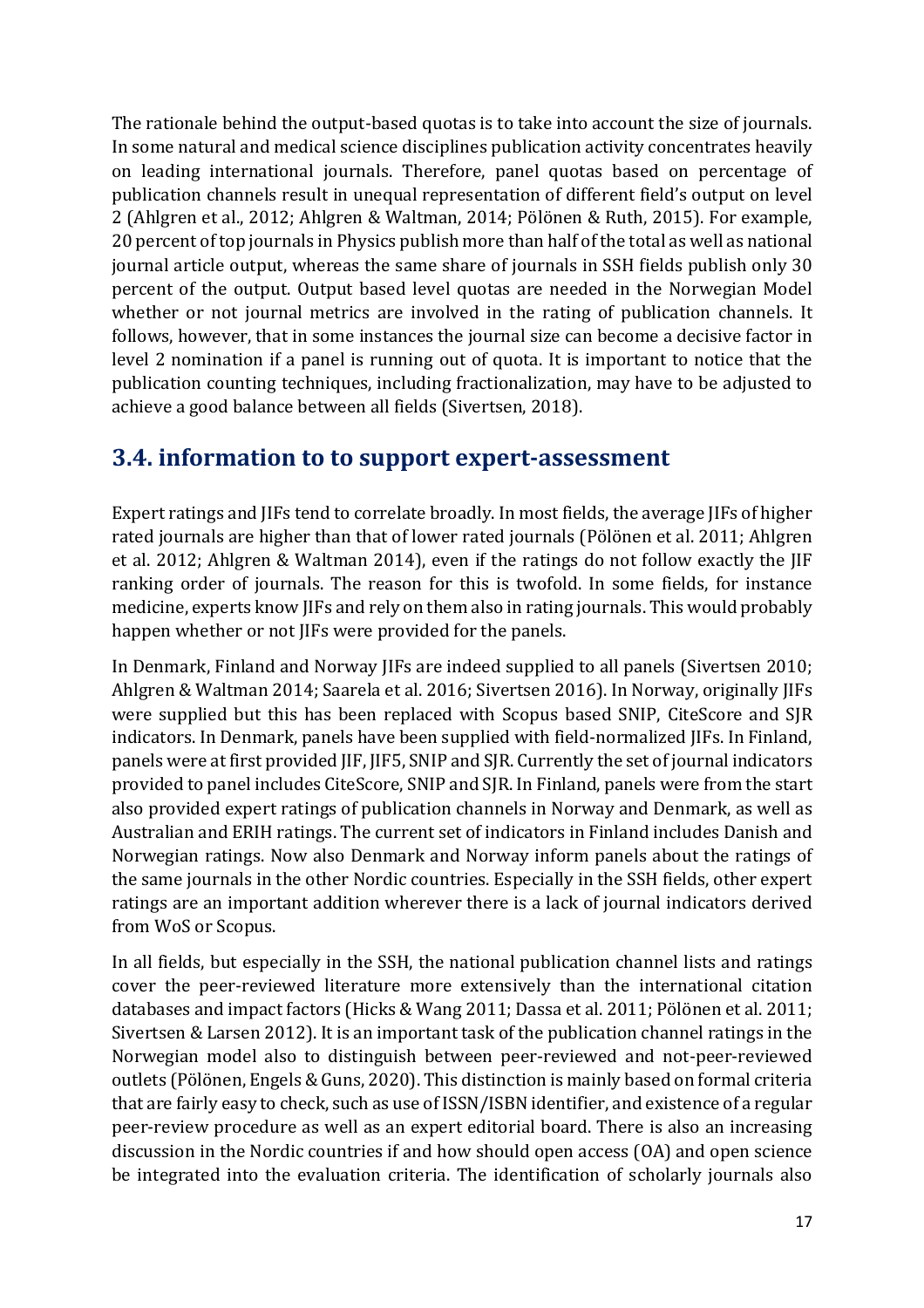involves screening of the national authority lists for so-called predatory journals (Eykens et al. 2018). The distinction between level 1 and level 2 is more complicated, and involves broad consideration of relative international importance, quality, impact and prestige of journals withing different fields and specialties. The information on ratings from other Nordic countries is helpful in identifying both top- and bottom-tier peer-reviewed journals and book publishers.

Journal metrics and level ratings are supposed to support expert-evaluation, which the expert panelists principally base on their own experience of different publication channels. They may have gained personal knowledge of the editorial and peer-review procedures as editors, editorial board members, reviewers and authors. As active researchers they also read and use large number of articles and books published in different channels. As members of international and national research communities they also learn about reputation of different channels in disciplinary and interdisciplinary contexts. 

One major challenge of the Nordic expert panels is to cover a wide range of outlets in their field, not all of which individual panelists have personal experience or knowledge of. Not each and every discipline or specialty has an expert in the panel. Panels need to have input also from the national research communities, of which they are representatives. For example, in Finland, panelists are encouraged to consult other specialists in the field. Some panels and panelist engage local communities more than others, so there is a lot of variation in practice. All Nordic countries producing authority lists also offer individual researchers the option to suggest new additions to the ratings, as well as to suggest upgrades to level ratings.

Expert panels may face pressure from the research community to upgrade channels that are frequently used by their colleagues, to show institutional or disciplinary solidarity. The purpose of JIFs and ratings from other Nordic countries is not to decide the ratings on behalf of the national experts, but to help them estimate and discuss the relative impact and esteem of journals in the international context. It is the task of the expertpanels in the Norwegian model to know how IIFs work in context of disciplines and specialties under their responsibility. If used with due caution, citation-based metrics can provide valuable information to assist expert evaluation (Hicks et al., 2015). This holds true for the evaluation of journals and book publishers too.

Expert-based ratings and citation-based journal metrics represent in different ways the same dimensions of research quality: solidity, originality, scholarly relevance or practical utility (Gulbrandsen, 2000; Auranen et al., 2013). It has been argued that citations may reflect, with some limitations, scientific impact and relevance but scarcely solidity, originality, and societal value of research (Aksnes, Langfeldt & Wouters, 2019). While JIF also gives a very narrow representation of the journal quality, it is possible that expertassessment of publications channels is able to provide a more well-rounded representation of the different dimensions of research quality  $-$  it requires further research, however, how the expert-ratings represent research quality.

At macro level, results based on citations and publication channel ratings tend to concur (Sandström & Sandström, 2009; Ahlgren et al., 2012; Auranen & Pölönen, 2012; Auranen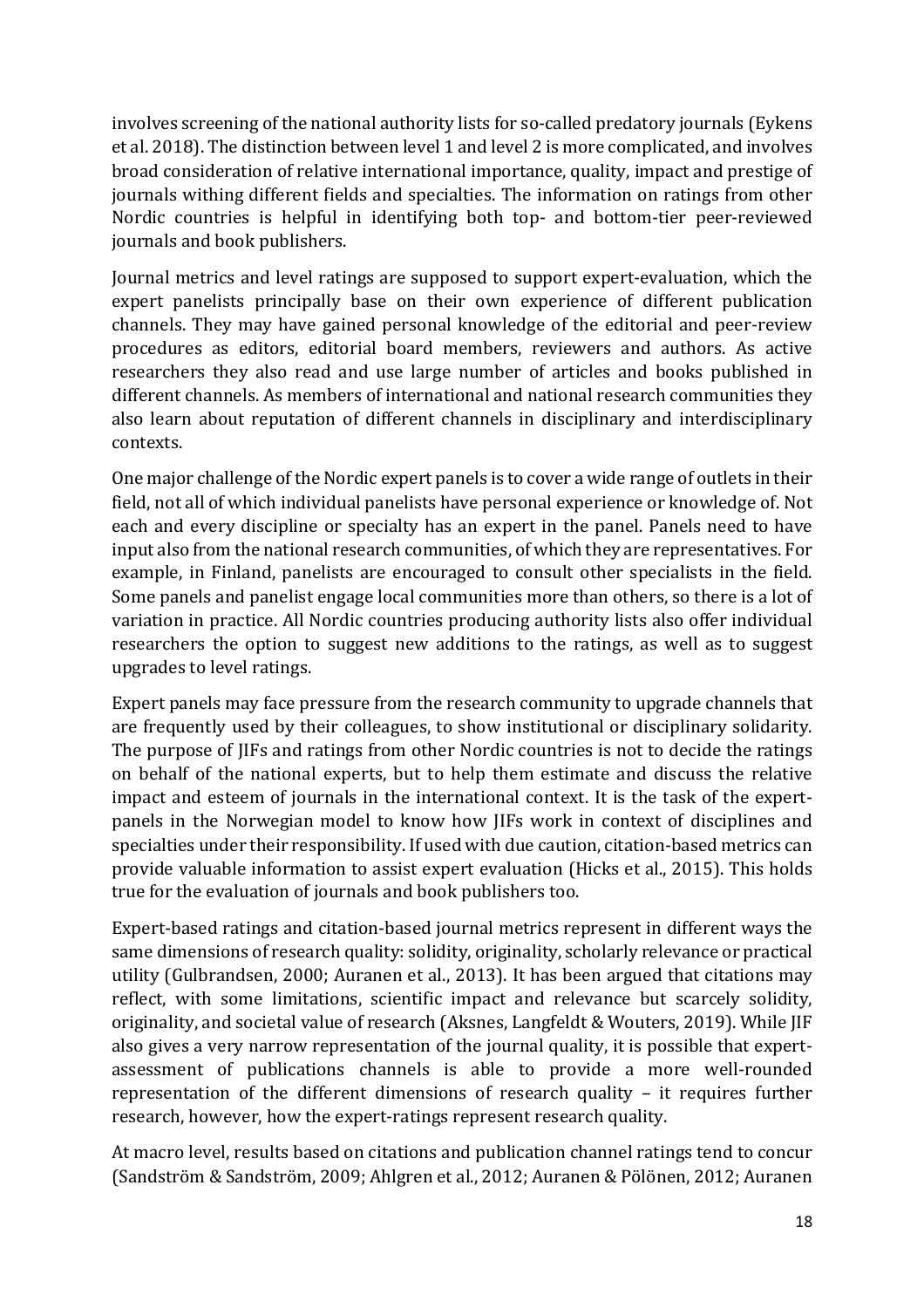et al., 2013), even if  $-$  of course  $-$  the expert-based ratings do not predict the citation counts of individual papers any better than JIF. An analysis of 15,265 Finnish Web of Science publications from 2011-2013 shows considerably stronger citation impact for articles in higher rated journals compared to lower rated journals (Pölönen & Sivertsen, 2017; for a more complete report of an earlier analysis see Auranen & Pölönen, 2012; and for similar analysis for Norway in Aksnes, 2017). This suggests that publication channel ratings can indicate differences in citation impact of publication activity also in natural and medical sciences, where citation-based measurement would usually be preferred to national ratings as quality measures for evaluating or funding research. Also, even if the expert-ratings are often suspected of personal bias in case of specific journals, overall, the expert-evaluation can produce robust macro-level results also from the perspective of the citation analysis.

## **4. Recommendations**

We conclude by presenting a list of recommendations for national publication channel lists based on our experience with scholarly publication channel lists in different countries as well as extensive discussion in the context of the COST-action ENRESSH (European Network of Research Evaluation in the Social Sciences and Humanities). The recommendations pertain to organisation, classification, quality control and usage. These recommendations are intended to be useful to all engaged in the creation and maintenance of lists of scholarly publication channels.

# **4.1. Organisation**

#### **4.1.1.** Define and make explicit the purpose of the publication channel list.

A Publication channel list is typically constructed to support an evaluative context or funding procedure. Hence, define and clearly state the main purpose at the outset, even when several uses of the publication channel list are envisioned. This should be the purpose guiding the construction and development of the publication channel list, even if there may be other – even unpredicted or unsuitable – uses. Explain how the intended use is responsible in the perspective of DORA and the Leiden manifesto, and if certain uses are considered unsuitable, such as the use at individual level, this should be stated explicitly and publicly.

#### **4.1.2 Determine bodies responsible for governance and evaluation**

Construction and maintenance of lists requires steering to establish and develop general classification criteria for publication channels, as well as an organisation of field-specific  $expert-group(s)$  that are responsible for the evaluation of publications channels. Whether there are pre-existing bodies that can take up new functions or new bodies need to be established for the purpose, state clearly which body is responsible for the steering, and which body for implementing the publication channel list. There will be need for a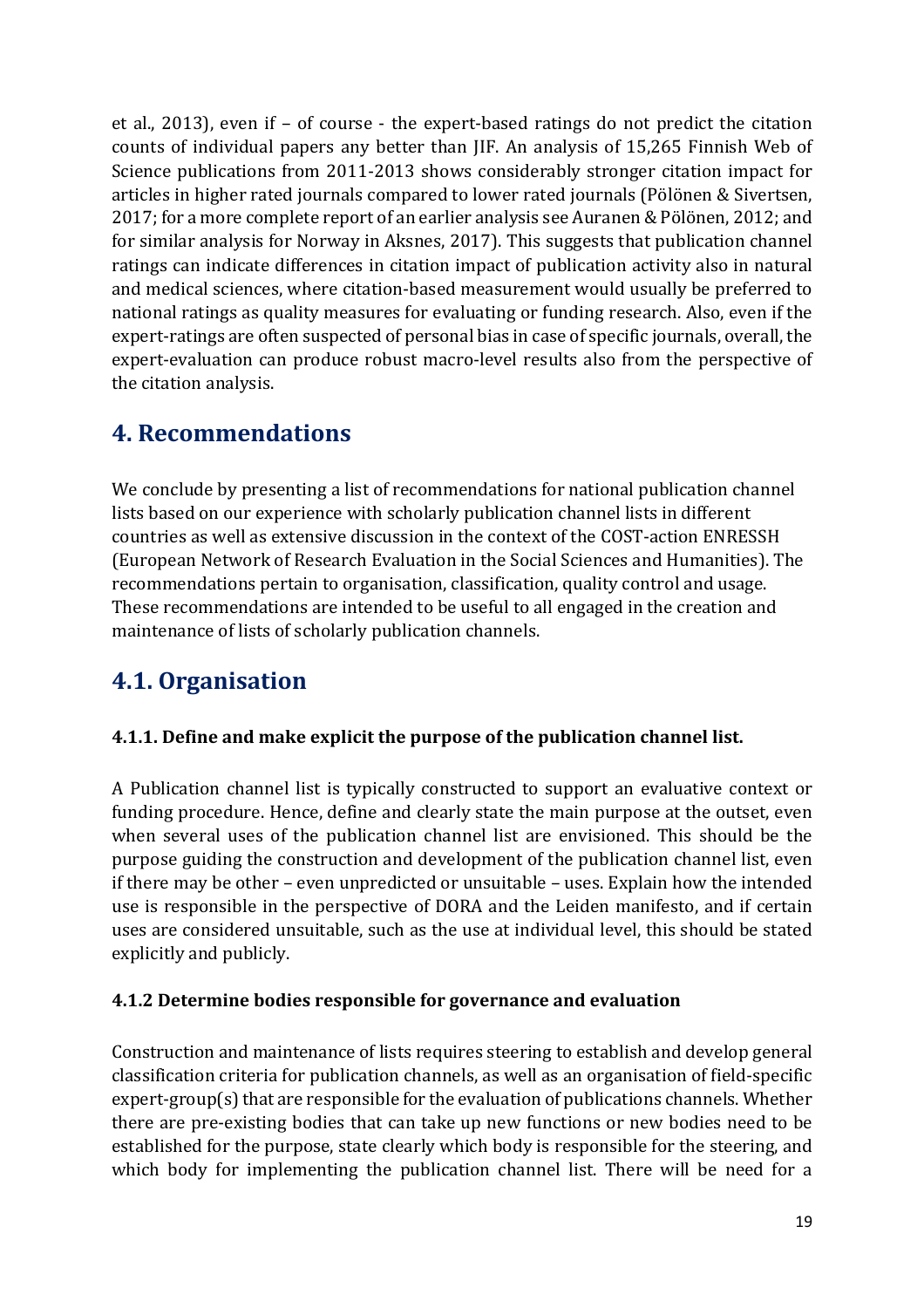steering body with broader representation to supervise the disciplinary panels. Also define procedures and criteria for selecting the members for the steering and evaluation groups. Employ secretarial staff to assist the steering body and/or the evaluation process, and clearly define also their role.

#### **4.1.3. Make sure that the publication channel list represents research adequately**

The main advantage of a national publication channel list compared to WoS or Scopus is its wider coverage of research outputs and outlets. Because fields differ in their preferred publication types and languages, the national channel list should include all serials and book publishers that the researchers affiliated with institutions use for publishing peerreviewed articles in journals, conferences and books, as well as monographs and edited volumes.

#### **4.1.4. Define principles for cataloguing publication channels**

ISSN and ISBN are the standard international persistent identifiers used in publication metadata to connect outputs to publication channels. It is important for the interoperability with publication databases that ISSN and ISBN are used to identify serials and book publishers also in the publication channel list. One should, however, take into account their ambiguities. A single journal often has multiple ISSNs (e.g., for print and online versions). As for ISBNs, the ISBN-root is not an unequivocal identifier of a publisher, as books with the same ISBN-root can appear under different publisher and imprint names. Clearly define if the channel list is organised by unique ISSNs and ISBNs, or by unique channels. Also make explicit if the existence of registered ISSN and/or ISBN is a technical defining criterion for a channel, and if there are exceptions (e.g. conferences that use no ISSN or ISBN). Establish regular procedures for keeping the publication channel data up to date and valid. Internal persistent identifiers can be useful.

# **4.2. Classification**

#### **4.2.1. Define and clearly state inclusion criteria for publication channels**

PRFSs typically use national publication channel lists to identify peer-reviewed articles and books, so the main aim of the national list is to indicate peer-reviewed serials and book publishers. Peer-review practices differ between fields and publication types, so provide clear definition of peer-review and other possible inclusion or exclusion criteria (such as expert editorial board, local, national or international authorship, "predatory" behaviour, relevance, etc). Also explain clearly how peer-reviewed and not-peerreviewed channels are indicated in the list (e.g. levels distinction, or complete exclusion of not-approved channels).

#### **4.2.2. Clearly state if the publication channel list indicates/implicates quality differences**

Recognize that peer-reviewed journals and book publishers differ in terms of quality, impact and prestige as perceived by the research communities. Increase the transparency if such logic is relevant for the purpose(s) of the list. Clearly define how many quality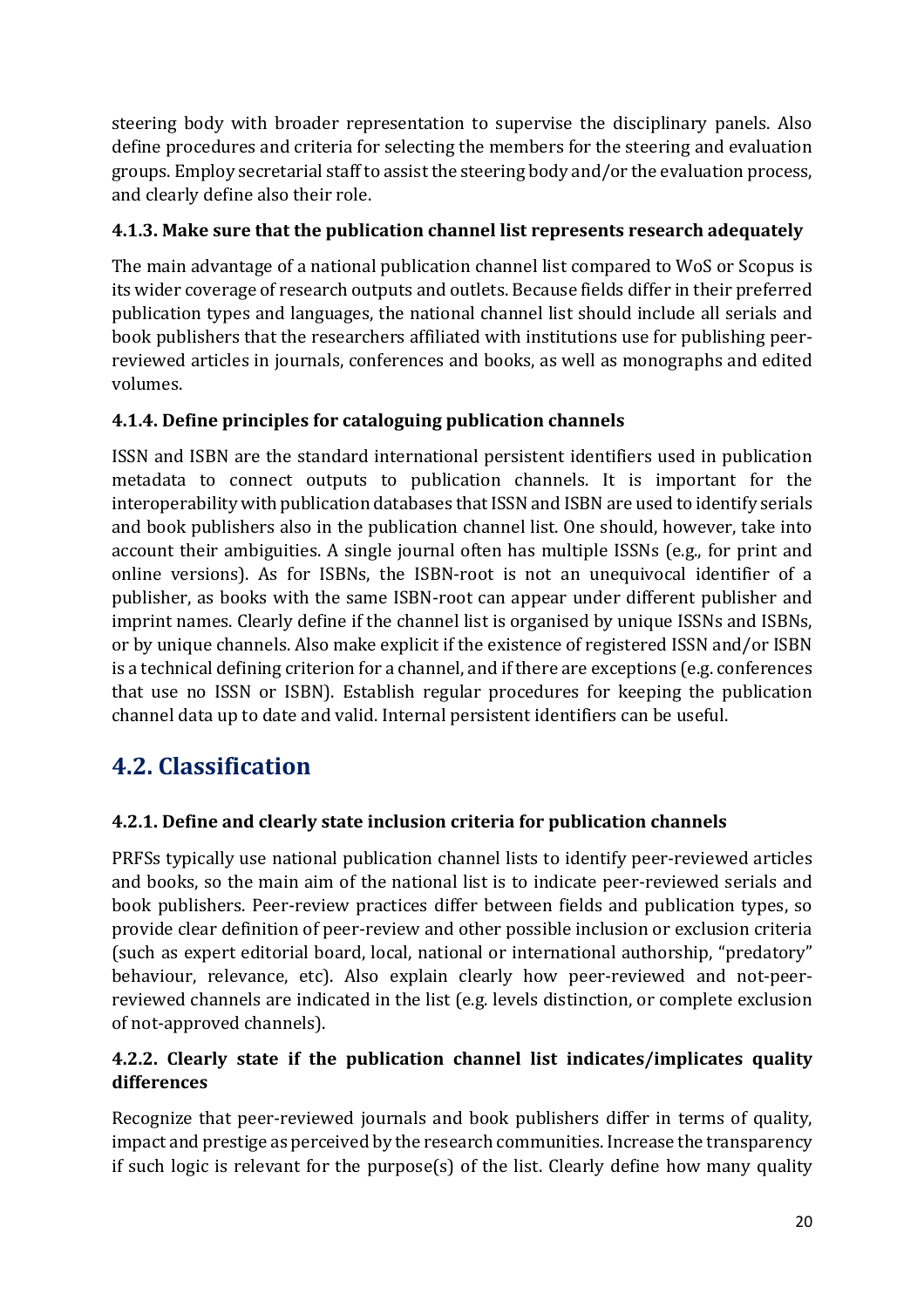categories, if any, are used, what are the criteria for differentiating between channels, by what means the differentiated classification is balanced between disciplines (e.g. world production), and how the differences are indicated in the list (e.g. levels distinction). Also explicate how open access and national language channels are treated.

#### **4.2.3. Make explicit the role of expert-judgment and metrics**

National lists may contain tens of thousands of publication channels, wherefore it is reasonable to support the expert evaluation with metrics and other relevant information. Experts can be provided information on inclusion of journals and book publishers as peer-reviewed channels in international and national lists. Bibliometric journal indicators and level ratings from other national lists may support classification of channels into different quality levels. Explain clearly the usefulness and limitations of all information supporting evaluation, and if possible, make the data openly available. The perceived validity of, for example, Journal Impact Factors differs between fields and individuals, so state clearly if some information is used as evaluation criterion or if their role is only to inform expert judgment.

# **4.3. Quality control**

### **4.3.1. Establish procedures for feedback, updates and corrections**

The landscape of publication channels changes constantly, as journals and book publishers start publishing, end operations, split and merge. Also, peer-review status and perceived quality and prestige of channels may change over time. Establish procedures for regularly adding new channels to the national list, as well as for reviewing and updating the quality levels and inclusion. It is especially important that researchers, whose work constitutes the research output subject to national evaluation or funding procedures, are able to provide feedback on the list. Make sure that feedback from the research community is communicated to the experts responsible for the evaluation of channels.

#### **4.3.2. Make efforts to identify and exclude questionable journals**

The publishing model based on author fees (APC, article processing charges) has increased the number of questionable (predatory, gery-zone) journals and book publishers that claim but fail, among other issues, to provide reliable peer-review. Characteristic features of such channels include fast processing time of manuscripts, a vague topic, aggressive email marketing, lack of contact information, fake information about the editorial board, database indexing and impact factors. Although questionable channels are often difficult to identify, make effort to keep them away from the national list, e.g. through screening against both blacklists (e.g. Cabell's Journal Blacklist) and white lists (e.g. DOAJ). Support the expert evaluation with information from such sources.

#### **4.3.3. Assess the list regularly for possible improvements of the list and its criteria**

A national publication channel list is expected to increase the reliability of identification of peer-reviewed outputs, and possibly also a meaningful and balanced differentiation of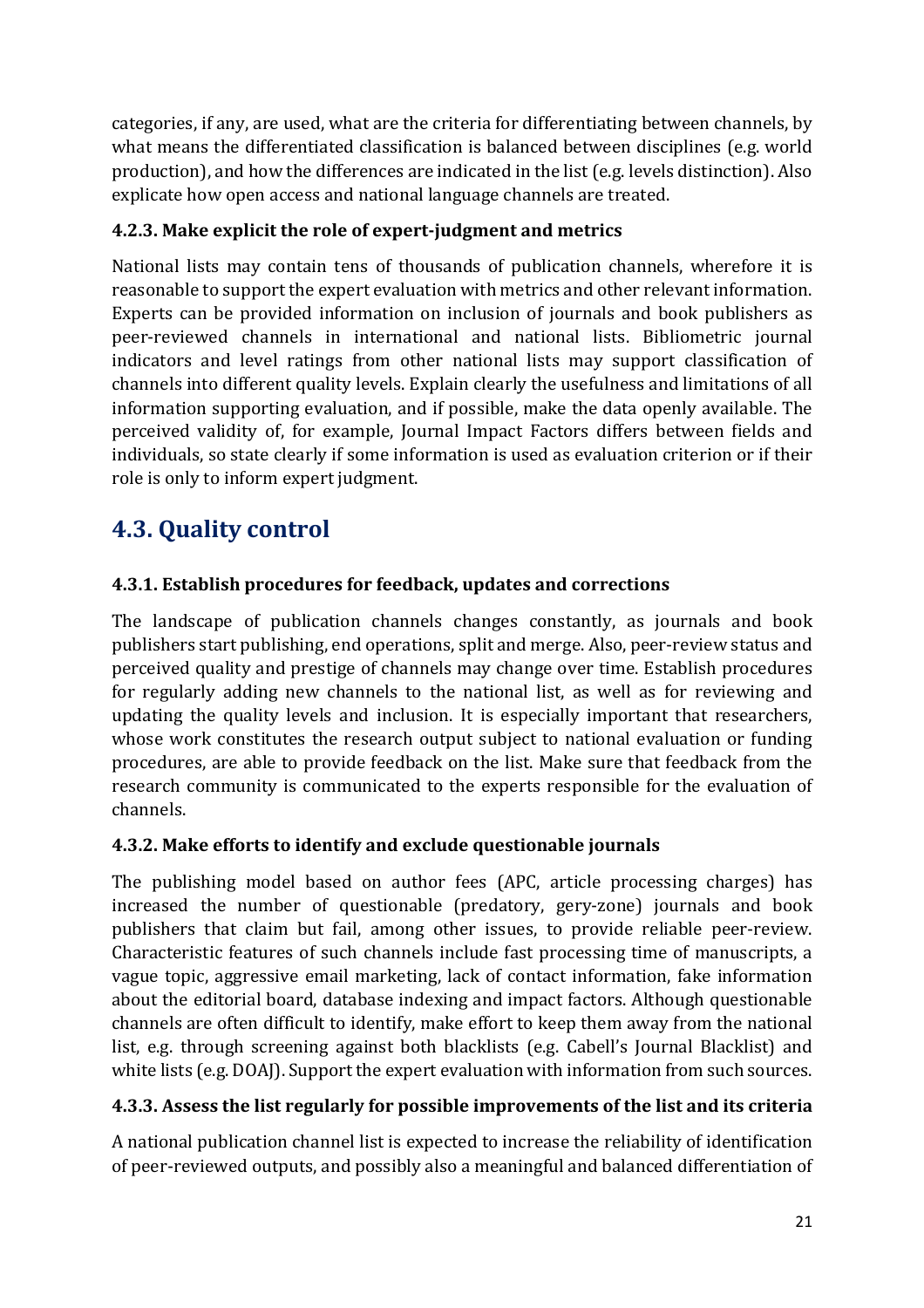peer-reviewed output according to channel quality, impact and prestige across fields. Compare the peer-review status and quality levels in the national list with those in other national lists, as well as with international list and impact factors. Use national publication data to assess the balance of classification between fields, or to monitor developments in scholarly publishing. Use this information to help experts and steeringbodies to improve the list and its criteria.

# **4.4. Usage**

#### **4.4.1.** Make the publication channel list and its basis openly available

Transparency is the key to generating trust and feedback from the research community, as well as to any informed and responsible use of the publication channel list. Establish a website where the information about the organisation, steering and expert groups is available, and the evaluation procedures and criteria are explained. Make also the list of publication channels available on the website as documents (e.g. as an Excel list) or via a searchable interface (e.g. a portal).

#### **4.4.2.** Explain the use of the publication channel list in national evaluation or **funding procedure**

State clearly in what way and why the national publication channel list is used in the evaluation or funding procedure, what is the publication data used, which institutions does it concern, and what is its financial importance. Also make explicit how updated versions of the list apply to outputs from different publication years. Both institutions and researchers also want to know how the publication channel list is applied to individual outputs, so explain how channels are matched with articles and books. If one output can be matched with several channels (e.g. book series, imprint and publisher), explain how channels are prioritized.

#### **4.4.3.** Provide guidelines for the responsible use of the list at institutional and **individual level**

According to the recommendations of DORA, the Leiden Manifesto for research metrics (Hicks et al., 2015) and the Metric Tide report (Wilsdon et al., 2015), the evaluation of the quality of research at universities or other research organisation units or of individual researchers must primarily be based on expert evaluation, but research metrics can be used to support the evaluation. Explain clearly the limitations of the national publication channel list at different levels and the conditions for its responsible use.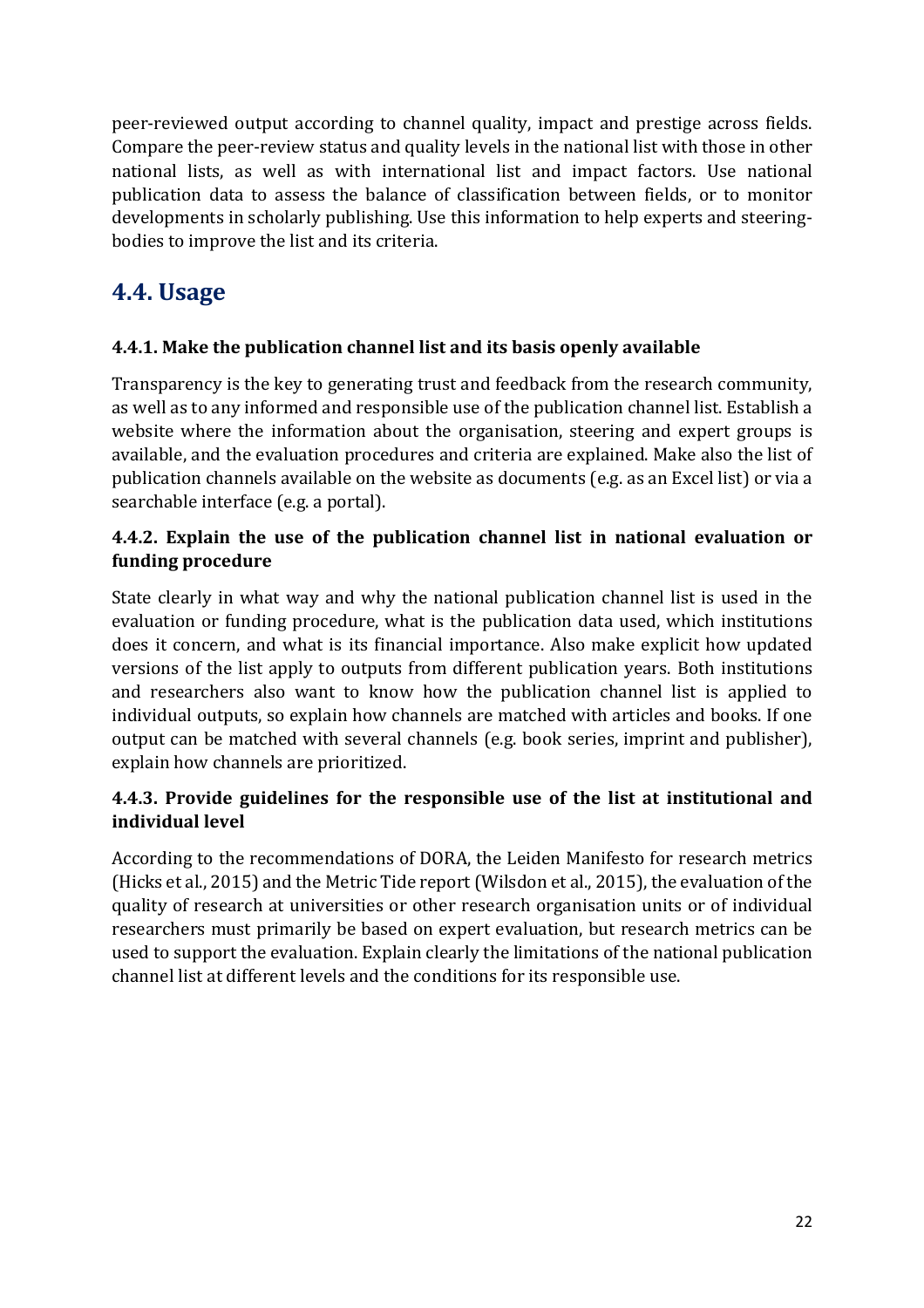### **5. References**

- Aagaard, K. (2018). Performance-based Research Funding in Denmark: The Adoption and Translation of the Norwegian Model. Journal of Data and Information Science, 3(4), 20-30.
- Aagaard, K, Bloch, C., Schneider J. W., Henriksen, D., Ryan, T. K. & Lauridsen, P. S. (2014). Evaluering af den norske publiceringsindikator. Dansk Center for Forskningsanalyse, Aarhus Universitet.
- Aagaard, K. & Schneider, J. (2017). Some considerations about causes and effects in studies of performance-based research funding systems. Journal of Informetrics, 11(3), 923-926. DOI: 10.1016/j.joi.2017.05.018
- Adler, R., Ewing, J., and Taylor, P. (2008). Citation statistics. A report from the International Mathematical Union. www.mathunion.org/publications/report/citationstatistics0
- Ahlgren, P., Colliander, C., & Persson, O. (2012). Field normalized rates, field normalized journal impact and Norwegian weights for allocation of university research funds. Scientometrics, 92(3), 767-780. doi:10.1007/s11192-012-0632-x.
- Ahlgren, P. & Waltman, L. (2014). The correlation between citation-based and expertbased assessments of publication channels: SNIP and SJR vs. Norwegian quality assessments. Journal of Informetrics, 8(4), 985-996.
- Aksnes, D. (2017). Artikler i nivå 2-tidsskrifter blir mest sitter. Forskerforum. https://www.forskerforum.no/artikler-i-niva-2-tidsskrifter-blir-mest-sitert/
- Aksnes, D., Langfeldt, L. & Wouters, P. (2019). Citations, Citation Indicators, and Research Quality: An Overview of Basic Concepts and Theories. Sage Open. https://doi.org/10.1177/2158244019829575
- Aksnes, D. W. & Sivertsen, G. (2019). A Criteria-based Assessment of the Coverage of Scopus and Web of Science. Journal of Data and Information Science, 4(1), 1-21.
- Amin, M., Mabe, M. (2000). Impact factor: use and abuse. Perspectives in Publishing, 1, 1-6. http://www.elsevier.com/framework\_editors/pdfs/Perspectives1.pdf
- Archambault, É., Vignola-Gagné, É., Côté, G., Larivière, V. & Gingras, Y. (2006). Benchmarking scientific output in the social sciences and humanities: The limits of existing data-bases. Scientometrics, 68(3), 329-342.
- Auranen, O., Pölönen, J. (2012). Classification of scientific publication channels: Final report of the Publication Forum project (2010–2012). Helsinki: Federation of Finnish Learned Societies. URL:

http://www.julkaisufoorumi.fi/sites/julkaisufoorumi.fi/files/publication\_foru m\_project\_final\_report\_0.pdf

- Bakkalbasi, N., Bauer, K., Glover, J. & Wang, L. (2006). Three options for citation tracking: Google Scholar, Scopus and Web of Science. Biomedical Digital Libraries, 3, 7. doi: 10.1186/1742-5581-3-7
- Beer, D. (2016). Metric Power. Palgrave Macmillan UK.
- Bornmann, L. (2011). Scientific peer review. Annual Review of Information Science and Technology, 45, 197–245. doi:10.1002/aris.2011.1440450112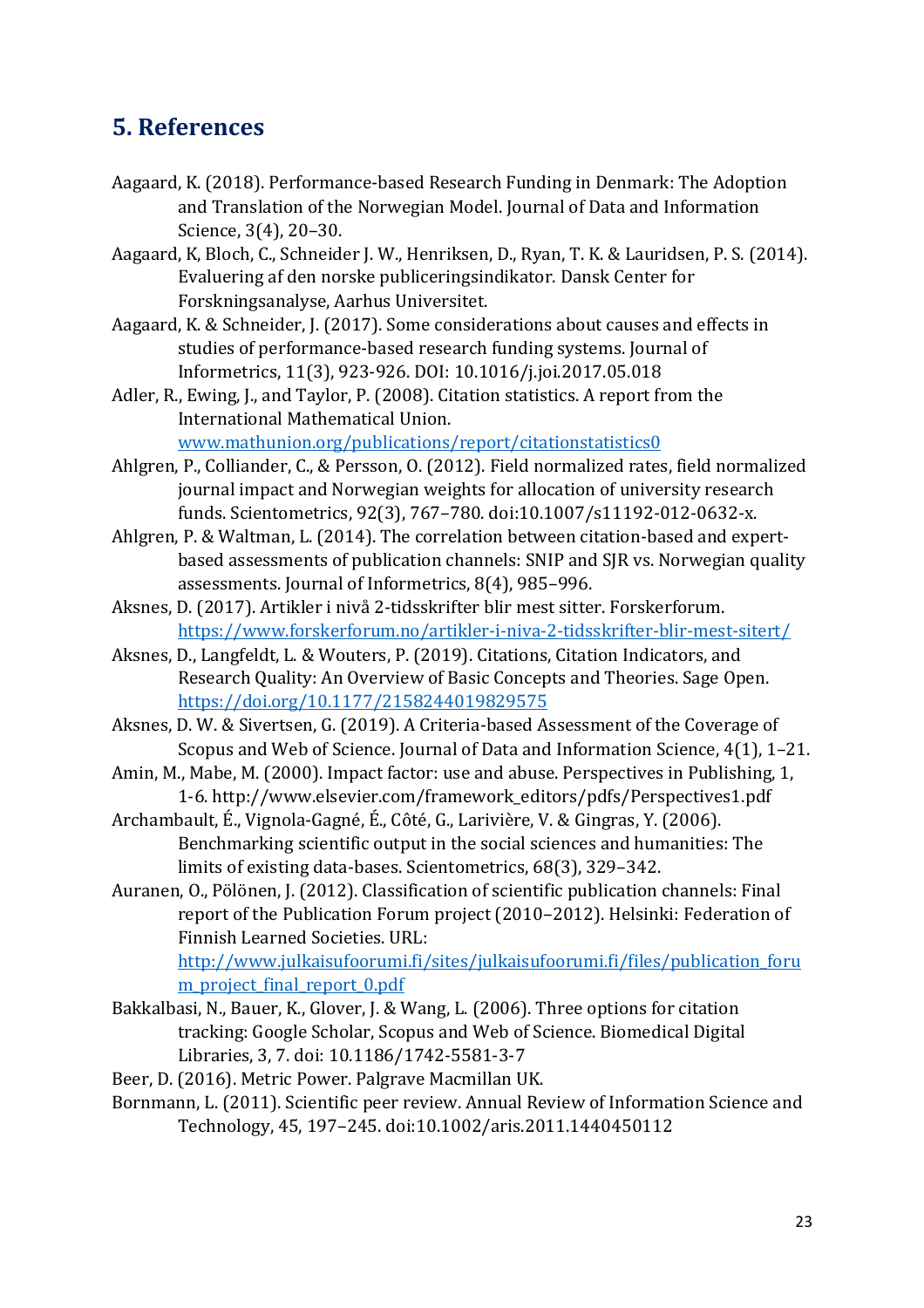- Butler, L. (2003). Explaining Australia's increased share of ISI publications the effects of a funding formula based on publication counts. Research Policy 32(1), 143-155.
- Butler, L. (2004). What Happens When Funding is Linked to Publication Counts? In H.F. Moed, W. Glänzel & U. Schmoch (eds.) Handbook of Quantitative Science and Technology, Dordrecht, The Netherlands: Kluwer Academic Publishers, 340-389.
- Cleere, L. & Ma, L. (2018). A Local Adaptation in an Output-Based Research Support Scheme (OBRSS) at University College Dublin. Journal of Data and Information Science, 3(4), 74-84. DOI: 10.2478/jdis-2018-0022
- Csiszar, A. (2017). How lives became lists and scientific papers became data: cataloguing authorship during the nineteenth century. British Journal of History of Science, 50(1), 23-60.
- De Boer, HF., Jongbloed, B., Benneworth, P., Cremonini, L., Kolster, R., Kottmann, A., Lemmens-Krug, K. & Vossensteyn, H. (2015) Performance-based funding and performance agreements in fourteen higher education systems - Report for the Ministry of Education, Culture and Science, CHEPS, University of Twente: Enschede.

https://ris.utwente.nl/ws/portalfiles/portal/5139542/jongbloed+ea+perform ance-based-funding-and-performance-agreements-in-fourteen-highereducation-systems.pdf.

- De Filippo, D., Aleixandre-Benavent, R. & Sanz-Casado, E. (2019). Categorization model of Spanish scientific journals in social sciences and humanities. In G. Catalano et al. (eds), Proceedings of the 17th International Conference of the International Society for Scientometrics and Informetrics, Vol II. Rome: International Society for Scientometrics and Informetrics, 726-737.
- De Solla Price, D. (1963). Little science, big science- and beyond. New York: Columbia University Press.
- Engels, T. C. E., & Guns, R. (2018). The Flemish performance-based research funding system: A unique variant of the Norwegian model. Journal of Data and Information Science, 3(4), 45–60. https://doi.org/10.2478/jdis-2018-0020
- Engels, T.C.E., Starčič, A., Kulczycki, E., Pölönen, J. & Sivertsen, G. (2018). Are book publications disappearing from scholarly communication in the social sciences and humanities? Aslib Journal of Information Management, 70(6), 592-607. https://doi.org/10.1108/AJIM-05-2018-0127
- Erola, J. (2016). Valitaan lehdille JUFO-taso äänestämällä! https://janierola.net/2016/05/12/valitaan-lehdet-jufo-tasoille-aanestamalla/
- Eykens, J., Guns, R. & Engels, T. C. E. (2018). Comparing VABB-SHW (version VIII) with Cabells Journal Blacklist and Directory of Open Access Journals: Report to the Authoritative Panel. ECOOM: Antwerp.
- Dassa, M., Kosmopoulos, C. and Pumain, D. (2010) JournalBase A Comparative International Study of Scientific Journal Databases in the Social Sciences and the Humanities (SSH). Cybergeo: European Journal of Geography, document 484. http://cybergeo.revues.org/22862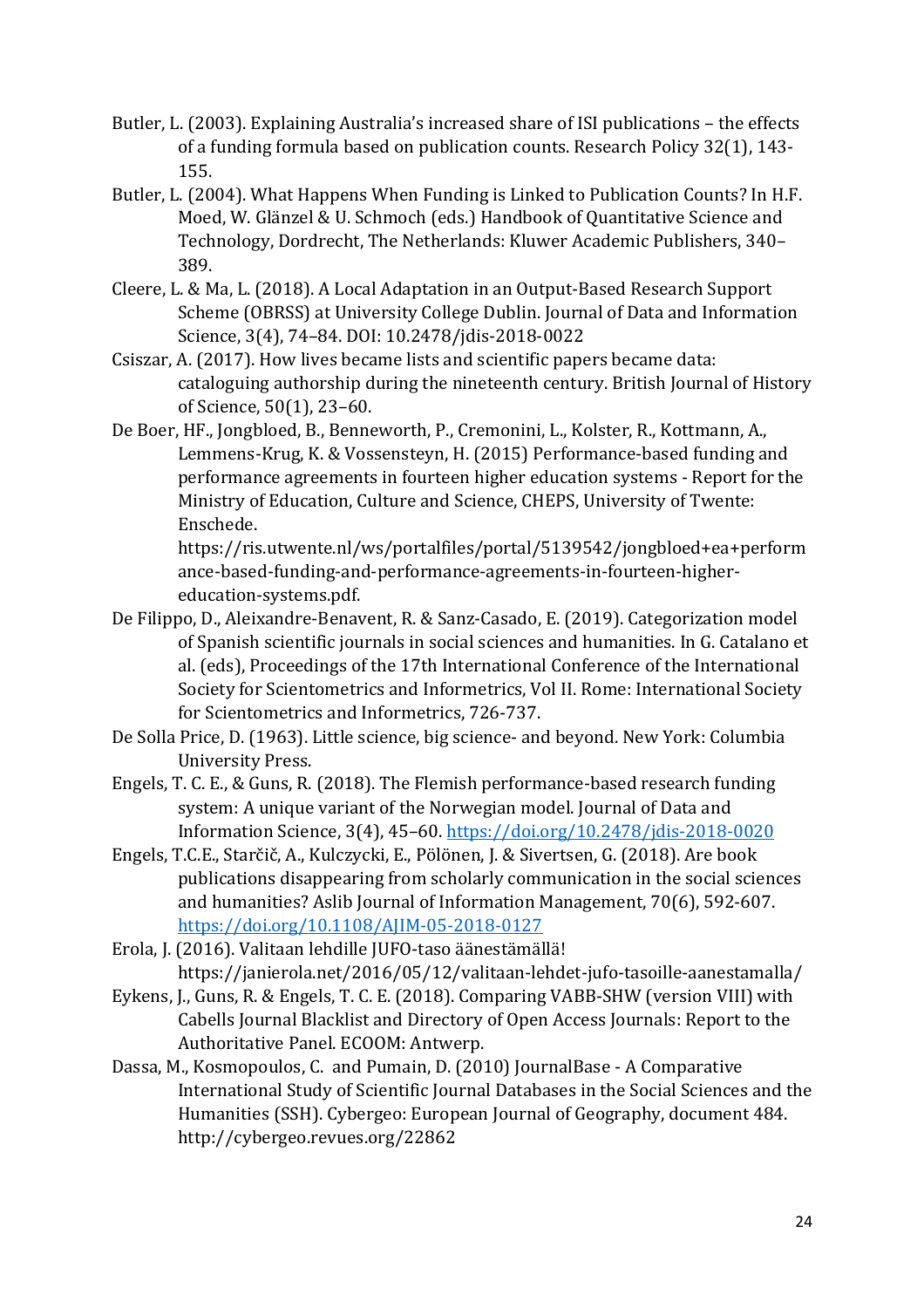- Ferrara, A. & Bonaccorsi, A. (2016). How Robust is Journal Ratings in Humanities and Social Sciences? Evidence from a Large-scale, Multi-method Exercise. Research Evaluation, 25(3), 279-291. doi.org/10.1093/reseval/rvv048
- Garfield, E. (1979). Citation Indexing: Its Theory and Application in Science, Technology, and Humanities. ISI Press.
- Genoni, P., & Haddow, G. (2009). ERA and the ranking of Australian humanities journals. Australian Humanities Review, 46, 7-26.
- Giménez-Toledo, E., Mañana-Rodríguez, J., Engels, T.C.E., Guns, R., Kulczycki, E., Ochsner, M. Pölönen, J., Sivertsen, G. & Zuccala, A. (2019). Taking scholarly books into account, part II: a comparison of 19 European countries in evaluation and funding. Scientometrics, 118(1), 233–251.
- Giménez-Toledo, E., Mañana-Rodríguez, J., Engels, T. C. E., Ingwersen, P., Pölönen, J., Sivertsen, G., Verleysen, F. T. & Zuccala, A. A. (2016). Taking scholarly books into account: current developments in five European countries. Scientometrics, 107(2), 685–699.
- Giménez-Toledo, E., Kulczycki, E., Pölönen, J. & Sivertsen, G. (2019). Bibliodiversity -What it is and why it is essential to creating situated knowledge. LSE Impact Blog 5.12.2019.

https://blogs.lse.ac.uk/impactofsocialsciences/2019/12/05/bibliodiversitywhat-it-is-and-why-it-is-essential-to-creating-situated-knowledge/

- Giménez-Toledo, E., Mañana-Rodríguez, J. & Sivertsen, G. (2017). Scholarly book publishing: Its information sources for evaluation in the social sciences and humanities. Research Evaluation, 26(2), 91-101.
- Gimenez-Toledo, E., & Roman-Roman, A. (2009). Assessment of humanities and social sciences monographs through their publishers: A review and a study towards a model of evaluation. Research Evaluation, 18, 201-213.
- Glänzel, W., & Wouters, P. (2013). The do's and don'ts in individual level bibliometrics. Paper presented at the 14th International Society of Scientometrics and Informetrics Conference, Vienna, Austria. Retrieved from http://www.slideshare.net/paulwouters1/issi2013-wg-pw
- Good, B., Vermeulen, N., Tiefenthaler, B. & Arnold, E. (2015). Counting quality? The Czech performance-based research funding system. Research Evaluation, 24, 91–105. doi:10.1093/reseval/rvu035
- Gregorio-Chaviano, O. (2018). Evaluación y clasificación de revistas científicas: reflexiones en torno a retos y perspectivas para Latinoamérica. Revista Lasallista de Investigación, 15(1), 166-179. https://dx.doi.org/10.22507/rli.v15n1a12
- Gross, P. & Gross, E. (1926). College libraries and chemical education. Science, 66(1713), 385-389. DOI: 10.1126/science.66.1713.385
- Gulbrandsen, M. (2000). Between Scylla and Charybdis and Enjoying It? Organisational Tensions and Research Work. Science Studies, 13(2), 52-76.
- Haddawy, P., Hassan, S.-U., Asghar, A., & Amin, S. (2016). A comprehensive examination of the relation of three citation-based journal metrics to expert judgment of journal quality. Journal of Informetrics, 10(1), 162-173.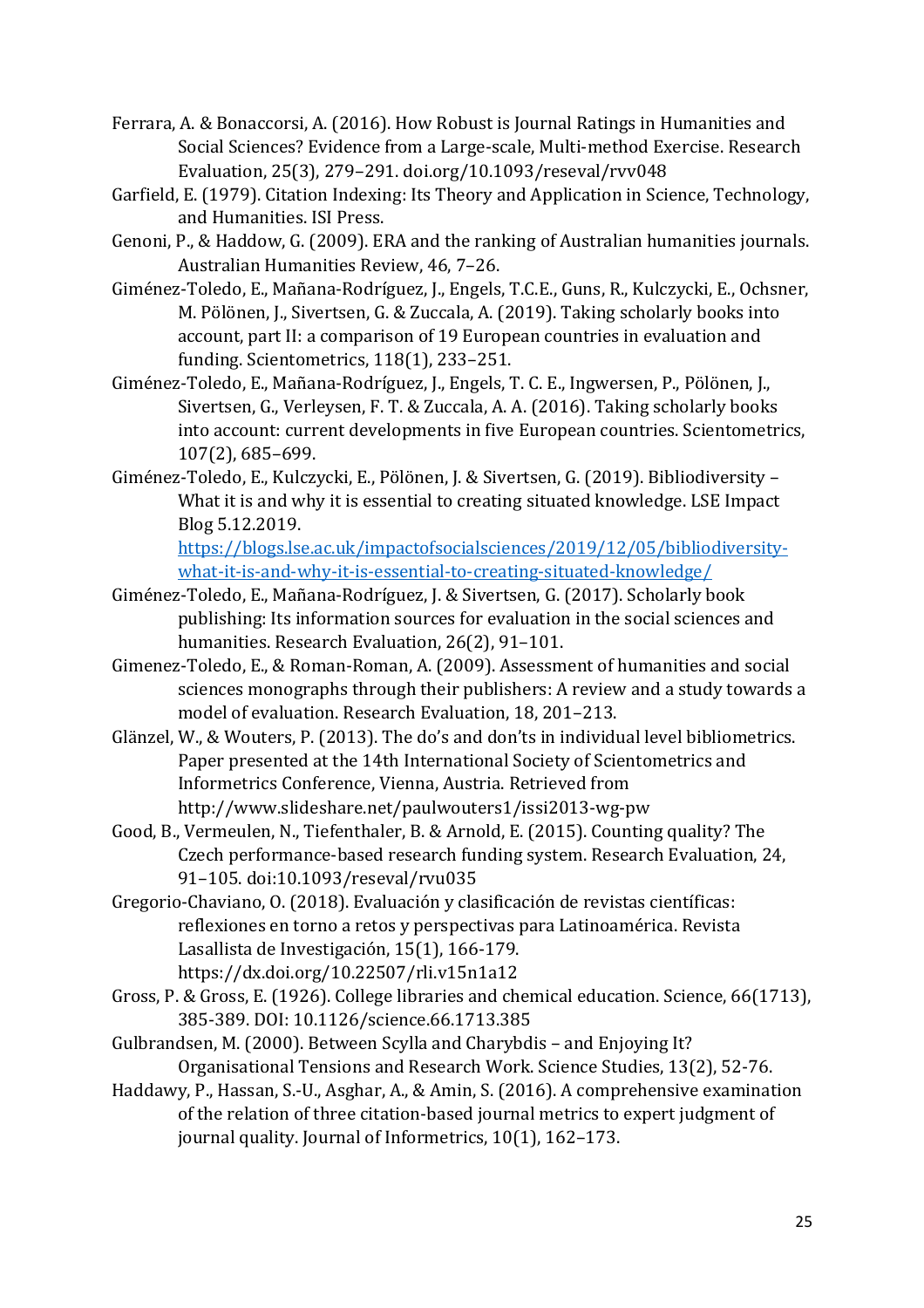Haddow, G. & Hammarfelt, B. (2018). Quality, Impact, and Quantification: Indicators and Metrics Use by Social Scientists. Journal of the Association for Information Science and Technology, 70(1), 16-26. https://doi.org/10.1002/asi.24097

- Hammarfelt, B., Nelhans, G., Eklund, P. & Åström, F. (2016). The heterogeneous landscape of bibliometric indicators. Evaluating models for allocating resources at Swedish universities. Research Evaluation, 25, 292-305.
- Haustein, S. (2012). Multidimensional Journal Evaluation: Analysing scientific periodicals beyond the impact factor. Berlin/Boston: De Guyter Saur.
- Hicks, D. (1999). The difficulty of achieving full coverage of international social science literature and the bibliometric consequences. Scientometrics, 44(2), 193-215.
- Hicks, D. (2012). Performance-based university research funding systems. Research Policy, 41(2), 251–261.
- Hicks, D. & Wang, J. (2011). Coverage and overlap of the new social science and humanities journal lists. Journal of the American Society for Information Science and Technology, 62(2), 284-294.
- Hicks, D., Wouters, P. F., Waltman, L., de Rijcke, S., and Rafols, I. (2015). The Leiden Manifesto for research metrics: use these 10 principles to guide research evaluation. Nature, 520(7548), 429-431.
- Houghton, B. (1975). Scientific Periodicals: Their Historical Development, Characteristics and Control. Hamden, Conn.: Linnet Books.
- Ingwersen, P. & Larsen, B. (2014). Influence of a performance indicator on Danish research production and citation impact 2000–12. Scientometrics, 101, 1325-1344.
- Jensen, C. B. (2011). Making Lists, Enlisting Scientists: The Bibliometric Indicator, Uncertainty and Emergent Agency. Science Studies 24 (2), 64-84.
- Johnson, R., Watkinson, A. & Mabe, M. (2018). The STM Report: an overview of scientific and scholarly publishing,  $5<sup>th</sup>$  edition. The Hague: International Association of Scientific, Technical and Medical Publishers.
- Jonkers, K. & Zacharewitcz, t. (2016). Research Performance Based Funding Systems: a Comparative Assessment. Publications Office of the European Union. DOI: 10.2760/70120
- Krog Lind, J. (2019). The missing link: How university managers mediate the impact of a performance-based research funding system. Research Evaluation, 28(1), 84– 93.
- Kulczycki, E., 2017. Assessing publications through a bibliometric indicator: The case of comprehensive evaluation of scientific units in Poland. Research Evaluation, 45, 41–52. https://doi.org/10.1093/reseval/rvw023.
- Kulczycki, E. (2018). The diversity of monographs: Changing landscape of book evaluation in Poland. Aslib Journal of Information Management. http://doi.org/10.1108/AJIM-03-2018-0062.
- Kulczycki, E., Engels, T.C.E., Pölönen, J., Bruun, K., Dušková, M., Guns, R., Nowotniak, R., Petr, M., Sivertsen, G., Istenič Starčič, A. & Zuccala, A. (2018). Publication patterns in the social sciences and humanities: The evidence from eight European countries. Scientometrics, 116(1), 463-486.
- Kulczycki, E., Guns, R., Pölönen, J., Engels, T. C. E., Rozkosz, E. A., Zuccala, A. A., Bruun, K., Eskola, O., Starčič, A. I., Petr, M., & Sivertsen, G. (2020). Multilingual Publishing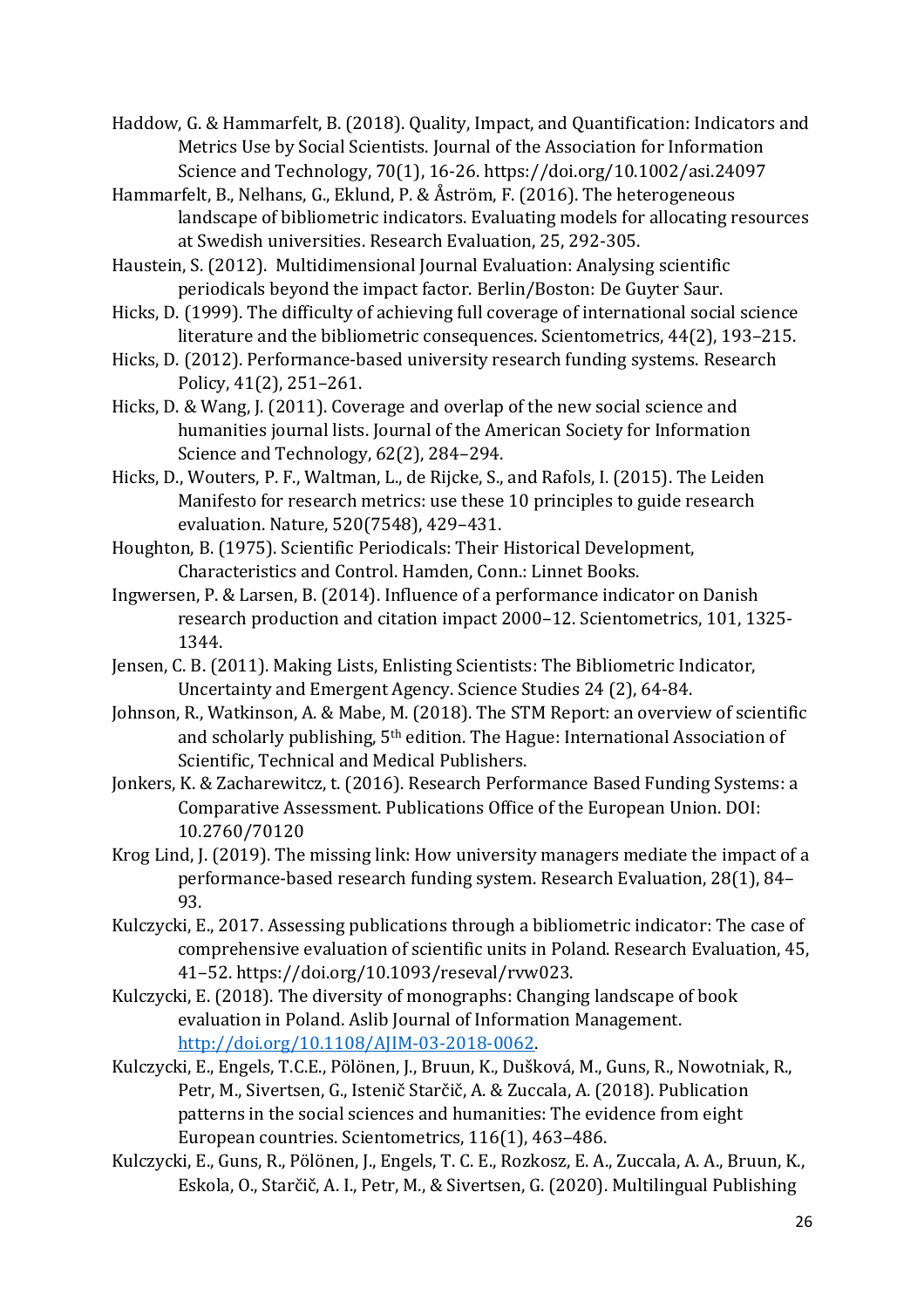in the Social Sciences and Humanities: A Seven-Country European Study. Journal of the Association for Information Science and Technology. https://doi.org/10.1002/asi.24336

- Kulczycki, E. & Korytkowski, P. (2018). Redesigning the Model of Book Evaluation in the Polish Performance-based Research Funding System. Journal of Data and Information Science, 3(4), 61–73. https://doi.org/10.2478/jdis-2018-0021
- Kulczycki, E., & Rozkosz, E. A. (2017). Does an expert-based evaluation allow us to go beyond the Impact Factor? Experiences from building a ranking of national journals in Poland. Scientometrics, 111(1), 417-442. https://doi.org/10.1007/s11192-017-2261-x
- Lamont, M. (2010). How Professors Think: Inside Curious World of Academic Judgment. Harvard University Press: Cambridge Massachusetts.
- Lange L. (1985). Effects of disciplines and countries on citation habits. An analysis of empirical papers in behavioural sciences. Scientometrics, 8, 205-15.
- Larivière, V. & Macaluso, B. (2011). Improving the coverage of social science and humanities researchers'output: The case of the érudit journal platform. Journal of the American Society for Information Science & Technology,  $62(12)$ , 2437– 2442.
- Lavik, G. A. & Sivertsen, G. (2017). ERIH PLUS Making the SSH Visible, Searchable and Available. Procedia Computer Science, 106, 61-65. https://doi.org/10.1016/j.procs.2017.03.035
- Mañana-Rodríguez, J. & Giménez-Toledo, E. (2013). Scholarly publishing in social sciences and humanities, associated probabilities of belonging and its spectrum: a quantitative approach for the Spanish case. Scientometrics, 94, 893-910.
- Marchitelli, A., Galimberti, P., Bollini, A., & Mitchell, D. (2017). Improvement of editorial quality of journals indexed in DOAJ: A data analysis. [LIS.it,8(1), 1-21. https://doi.org/10.4403/jlis.it-12052
- McKiernan, E. C., Schimanski, L. A., Muñoz Nieves, C., Matthias, L., Niles, M. T., & Alperin, J. P. (2019). Use of the Journal Impact Factor in academic review, promotion, and tenure evaluations. eLife, 8, e47338. https://doi.org/10.7554/eLife.47338
- Molas-Gallart, J. (2012). Research Governance and the Role of Evaluation: A Comparative Study. American Journal of Evaluation, 33(4), 583-598. https://doi.org/10.1177/1098214012450938
- Nederhof, A. J. (1989). Books and chapters are not to be neglected in measuring research productivity. American Psychologist, 44(4), 734–735.
- Nederhof, A. J. (2006). Bibliometric monitoring of research performance in the Social Sciences and the Humanities: A Review. Scientometrics, 66(1), 81-100.
- Neuhaus, C., Neuhaus, E., Asher, A. and Wrede, C. (2006). The depth and breadth of Google Scholar: an empirical study. Portal: Libraries and the Academy, 6(2), 127-141.
- Nisonger, T. (1998). Management of Serials in Libraries. Englewood: Libraries Unlimited.
- Norwegian Association of Higher Education Institutions (2004). A Bibliometric Model for Performance-based Budgeting of Research Institutions. https://npi.nsd.no/dok/Vekt\_pa\_forskning\_2004\_in\_english.pdf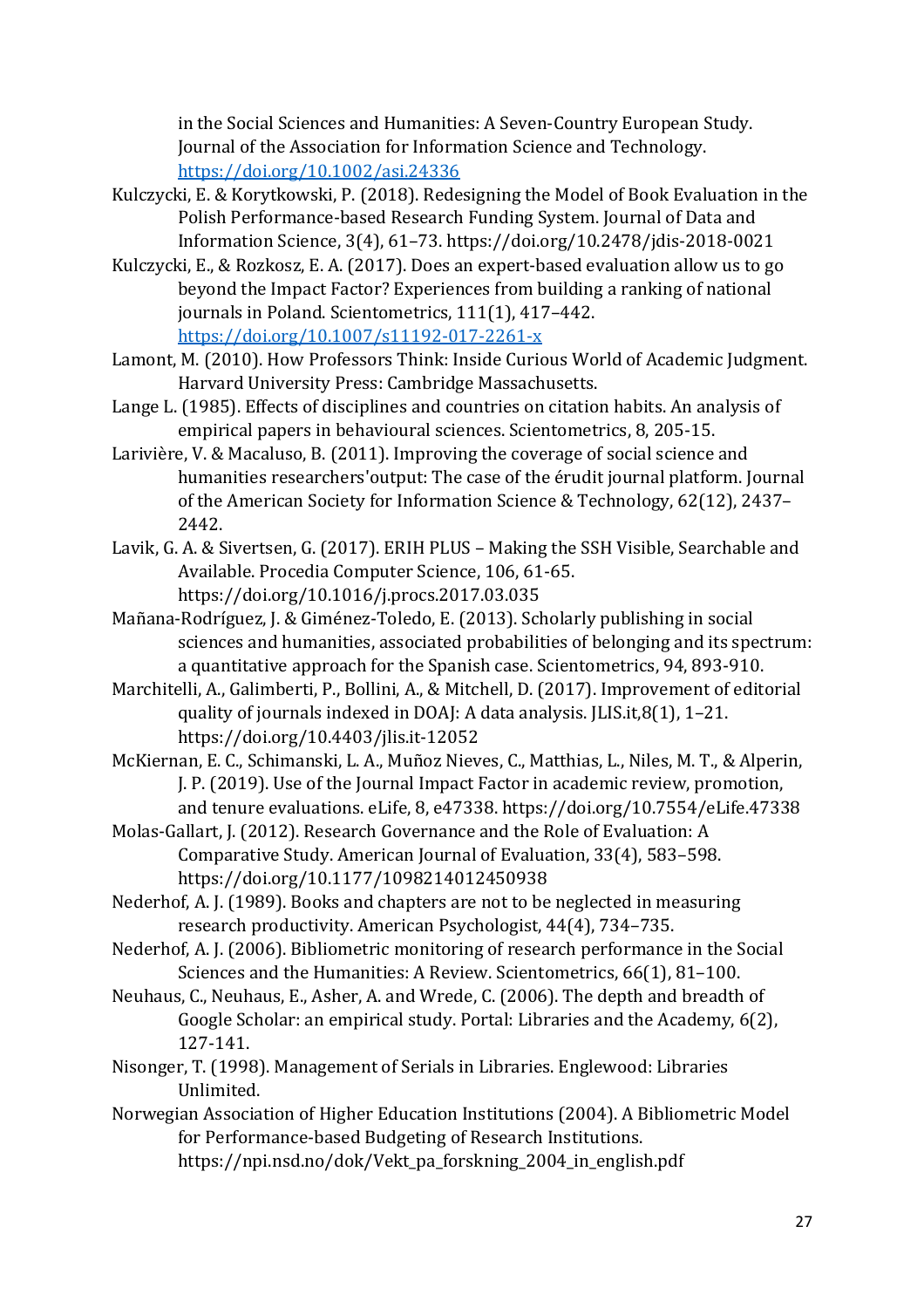- Olijhoek, T., Mitchell, D. & Bjornshauge, L. (2016). Criteria for Open Access and Publishing. ScienceOpen Research, January. doi:10.14293/s2199-1006.1.soredu.amhuhv.v1.
- Ossenblok, T. L. B., Engels, T. C. E. & Sivertsen, G. (2012). The representation of the social sciences and humanities in the Web of Science—a comparison of publication patterns and incentive structures in Flanders and Norway (2005– 9). Research Evaluation, 21(4), 280-290.
- Pontille, D. & Torny, D. (2010a). The controversial policies of journal ratings: evaluating social sciences and humanities. Research Evaluation, 19(5), 347-360. https://doi.org/10.3152/095820210X12809191250889
- Pontille, D. & Torny, D. (2010b). Revues qui comptent, revues qu'on compte: produire des classements en économie et gestion. Revue de la regulation: capitalisme, institutions, pouvoirs, 8. DOI: 10.4000/regulation.8881
- Pontille, D. & Torny, D. (2012). Rendre publique l'évaluation des SHS: les controverses sur les listes de revues de l'AERES. Quaderni, 77, 11-24. DOI: 10.4000/quaderni.542
- Porter, T. M. (1995). Trust in Numbers: The. Pursuit of Objectivity in Science and Public Life. Princeton: Princeton University Press.
- Pölönen, J. (2012). Comparison of Nordic Publication Channel Ratings with special regard to SSH, Nordforsk Workshop on Bibliometrics for the Social Sciences and Humanities, Helsinki, 10.10.2012. https://www.academia.edu/34516798/Comparison\_of\_Nordic\_publication\_cha nnel ratings with special regard to SSH
- Pölönen, J. (2018) Applications of, and Experiences with, the Norwegian Model in Finland. Journal of Data and Information Science, 3(4), 31-44.
- Pölönen, J., Engels, T. & Guns, R. (2020). Ambiguity in identification of peer-reviewed publications in the Finnish and Flemish performance-based research funding systems. Science and Public Policy, scz041, https://doi.org/10.1093/scipol/scz041.
- Pölönen, J., Leino, O. & Auranen, O. (2011). Coverage and Ranking of Journals: Comparison of six data sources. European Network of Indicator Designers (ENID) Conference in Rome, 7th-9th September 2011.
- Pölönen, J. & Ruth, A.-S. (2015). Final report on 2014 review of ratings in Publication Forum, Federation of Finnish Learned Societies 2015. http://www.julkaisufoorumi.fi/sites/julkaisufoorumi.fi/files/publication\_foru m final report on 2014 review of ratings.pdf.
- Pölönen, J. & Sivertsen, G. (2017) Experiences with the rating of publication channels for the Norwegian Model: With a response to a proposal for automated ratings from Saarela et al. (2016). 22nd Nordic Workshop on Bibliometrics And Research Policy, 9.-10.11.2017 Helsinki. https://figshare.com/articles/Experiences with the rating of publication cha

nnels for the Nordic Model With a response to a proposal for automated rat ings from Saarela et al 2016 / 5624731

Pölönen, J. & Wahlfors, L. (2016). Local use of a national rating of publication channels in Finnish universities (poster presentation). 21st Nordic Workshop on Bibliometrics and Research Policy, Copenhagen, 3.-4.11.2016.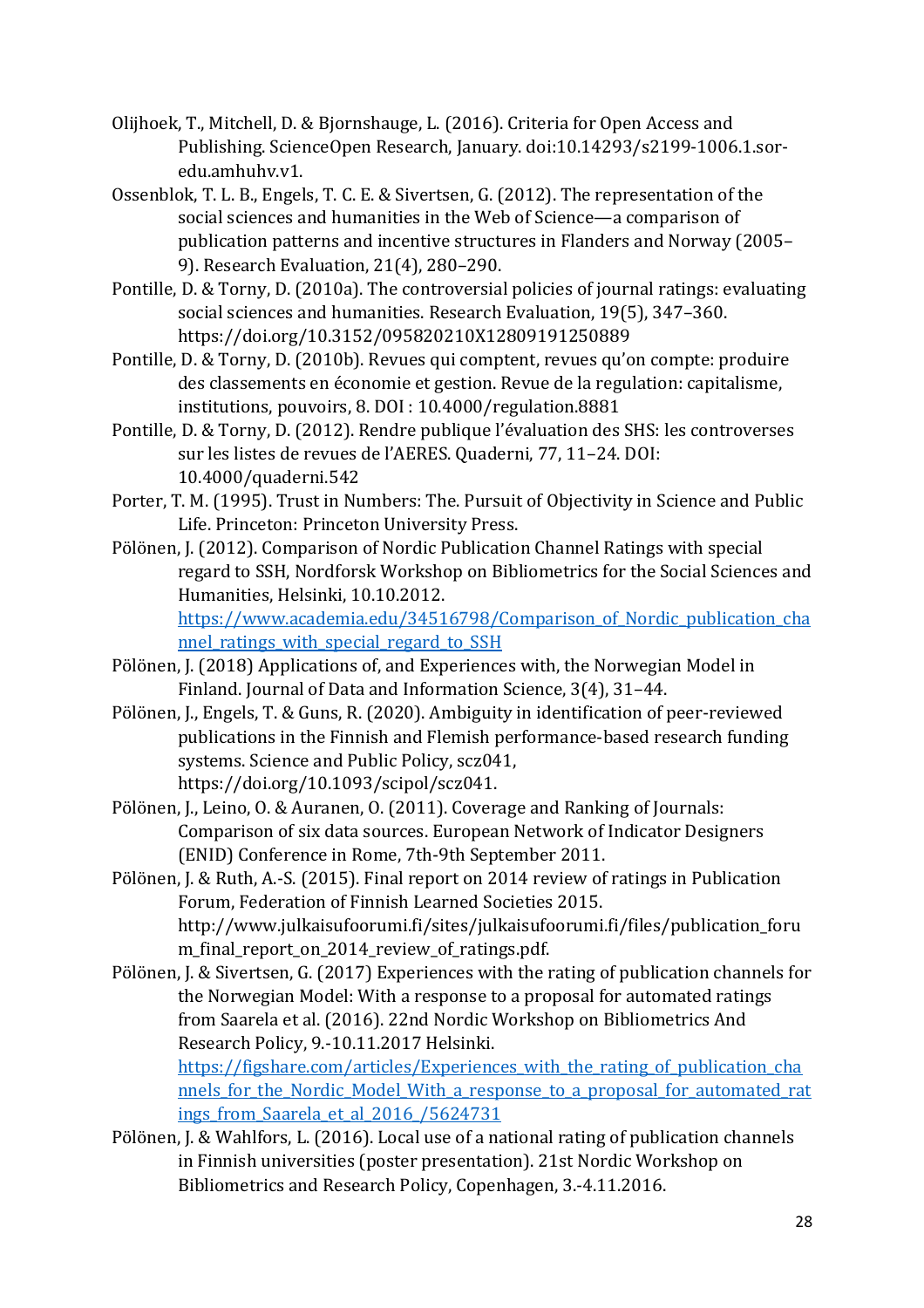https://figshare.com/articles/Local Use of a National Rating of Publication C hannels\_in\_Finnish\_Universities\_NWB\_2016\_poster\_/4246541

- Publication Forum (2020). User guide for the Publication Forum classification 2019. The Committee for Public Information (TJNK) and Federation of Finnish Learned Societies (TSV): Helsinki. DOI
	- https://doi.org/10.23847/isbn.9789525995312
- Román Román, A (2010). Cómo valorar la internacionalidad de las revistas de Ciencias Humanas y su categorización en ERIH. Revista española de Documentación Científica, 33(3), 341-377. http://dx.doi.org/10.3989/redc.2010.3.735.
- Saarela, M., Kärkkäinen, T., Lahtonen, t., Rossi, T. (2016). Expert-based versus citationbased ranking of scholarly and scientific publication channels. Journal of Informetrics, 10(3), 693–718.
- Saarela, M. & Kärkkäinen, T. (2020). Can we automate expert-based journal rankings? Analysis of the Finnish publication indicator. Journal of Informetrics, 14(2). doi: https://doi.org/10.1016/j.joi.2020.101008
- Sandström, U. & Sandström, E. (2009). The field factor: towards a metric for academic institutions. Research Evaluation, 18(3), 243-250. Https://doi.org/10.3152/095820209X466892.
- Schneider, J.W. (2009). An outline of the bibliometric indicator used for performancebased funding of research institutions in Norway. European Political Science, 8(3), 364–378. doi:10.1057/eps.2009.19.
- Schneider, J.W., Aagaard, K., Bloch, C.W. (2015). What happens when national research funding is linked to differentiated publication counts? A comparison of the Australian and Norwegian publication-based funding models. Research Evaluation, 25(2), 1-13.
- Seglen, P.O. (1997). Why the impact factor of journals should not be used for evaluating research. BMJ, 314, 498-502.
- Serenko, A., & Dohan, M. (2011). Comparing the expert survey and citation impact journal ranking methods: Example from the field of artificial intelligence. Journal of Informetrics, 5(4), 629-648.
- Sivertsen, G. (2010). A performance indicator based on complete data for the scientific publication output at research institutions. ISSI Newsletter,  $6(1)$ , 22-28.
- Sivertsen, G. (2016). Patterns of internationalization and criteria for research assessment in the social sciences and humanities. Scientometrics, 107(2), 357– 368.
- Sivertsen, G. (2016a). Publication-Based Funding: The Norwegian Model. In: M. Ochsner et al. (eds.), Research Assessment in the Humanities: Towards Criteria and Procedures, Springer International Publishing, 71–90.
- Sivertsen, G. (2016b). Data integration in Scandinavia. Scientometrics, 106, 849–855. Doi 10.1007/s11192-015-1817-x
- Sivertsen, G. (2017). Unique, but still best practice? The Research Excellence Framework (REF) from an international perspective, Palgrave Communications, 3, 17078.
- Sivertsen, G. (2018a). Balanced multilingualism in science. BiD: textos universitaris de biblioteconomia i documentació, 40.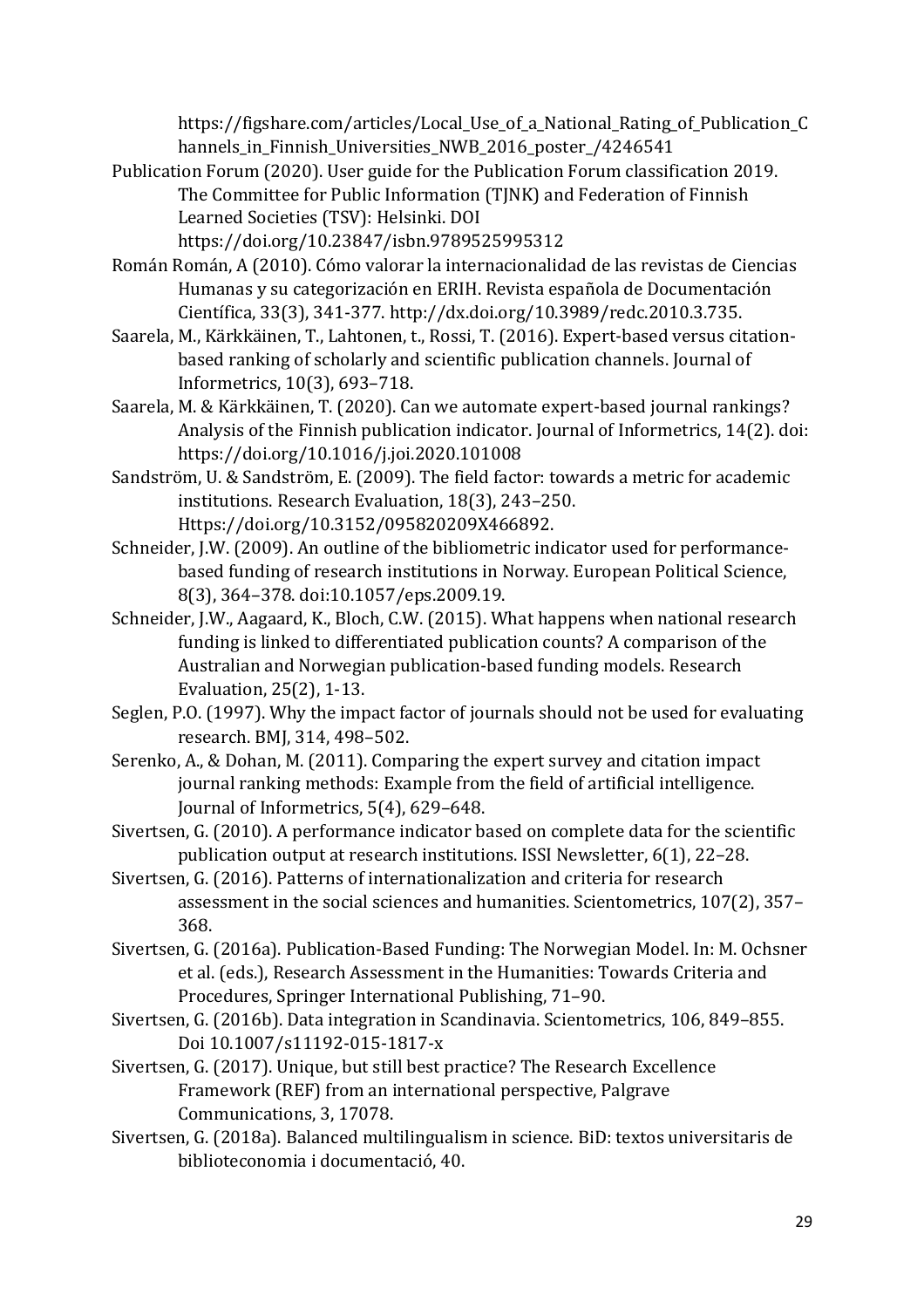- Sivertsen, G. (2018b). The Norwegian Model in Norway. Journal of Data and Information Science, 3(4), 2-18.
- Sivertsen, G. (2019). Developing Current Research Information Systems (CRIS) as data sources for studies of research. In Glänzel, W., Moed, H.F., Schmoch, U., Thelwall, M. (Eds.), Springer Handbook of Science and Technology Indicators. Cham: Springer, 667-683.
- Sivertsen, G, & Larsen, B. (2012). Comprehensive bibliographic coverage of the social sciences and humanities in a citation index: an empirical analysis of the potential. Scientometrics, 91(2), 567-575.
- Sivertsen, G. & Schneider, J. (2012). Evaluering av den bibliometriske forskningsindikator, Nordisk institutt for studier av innovasjon, forskning og utdanning. Rapport 17/2012. URL: http://ufm.dk/forskning-oginnovation/statistik-og-analyser/den-bibliometriskeforskningsindikator/endelig-rapport-august-2012.pdf.
- Torres-Salinas, D., Bordons, M., Giménez-Toledo, E., Delgado-Lopez-Cozar, E., Jiménez-Contreras, E. & Sanz-Casado, E. (2010). Clasificación integrada de revistas científicas (CIRC): propuesta de categorización de las revistas en ciencias sociales y humanas. El profesional de la información, 19(6), 675-683.
- Verleysen, F. T., Ghesquière, P. & Engels, T. C. E. (2014). The objectives, design and selection process of the Flemish Academic Bibliographic Database for the Social Sciences and Humanities (VABB-SHW). In W. Blockmans et al. (eds.) The use and abuse of bibliometrics. Academiae Europaea; Portland Press, 115-125.
- Van den Besselaar, P., Heyman, U. & Sandström, U. (2017). Perverse effects of outputbased research funding? Butler's Australian case revisited. Journal of Informetrics, 11(3), 905-918. https://doi.org/10.1016/j.joi.2017.05.016.
- Van Eck, N. J., Waltman, L., van Raan, A. F. J., Klautz, R. J. M. & Peul, W. C. (2013). Citation Analysis May Severely Underestimate the Impact of Clinical Research as Compared to Basic Research. PlosOne.
	- Https://doi.org/10.1371/journal.pone.0062395
- Verleysen, F. & Rousseau, R. (2017). How the Existence of a Regional Bibliographic Information System can Help Evaluators to Conform to the Principles of the Leiden Manifesto. Journal of Educational Media and Library Science, 54(1), 97-109. https://doi.org/10.6120/JoEMLS.2017.541/0011.BC.AC
- Wahlfors, L. & Pölönen, J. (2018). Julkaisufoorumi-luokituksen käyttö yliopistoissa. Hallinnon Tutkimus, 37(1), 7-21.
- Walters, W. (2017). Do subjective journal ratings represent whole journals or typical articles? Unweighted or weighted citation impact?. Journal of Informetrics, 11(3), 730–744.
- Wilsdon, J. et al. (2015). The Metric Tide. Report of the Independent Review of the Role of Metrics in Research Assessment and Management, HEFCE. Https://doi.org/10.13140/RG.2.1.4929.1363
- Wouters, P., Sugimoto, C., Larivière, V., McVeigh, M., Pulverer, B., de Rijcke, S. & Waltman, L. (2019). Rethinking impact factors: better ways to judge a journal. Nature, 569, 621-623. doi: 10.1038/d41586-019-01643-3